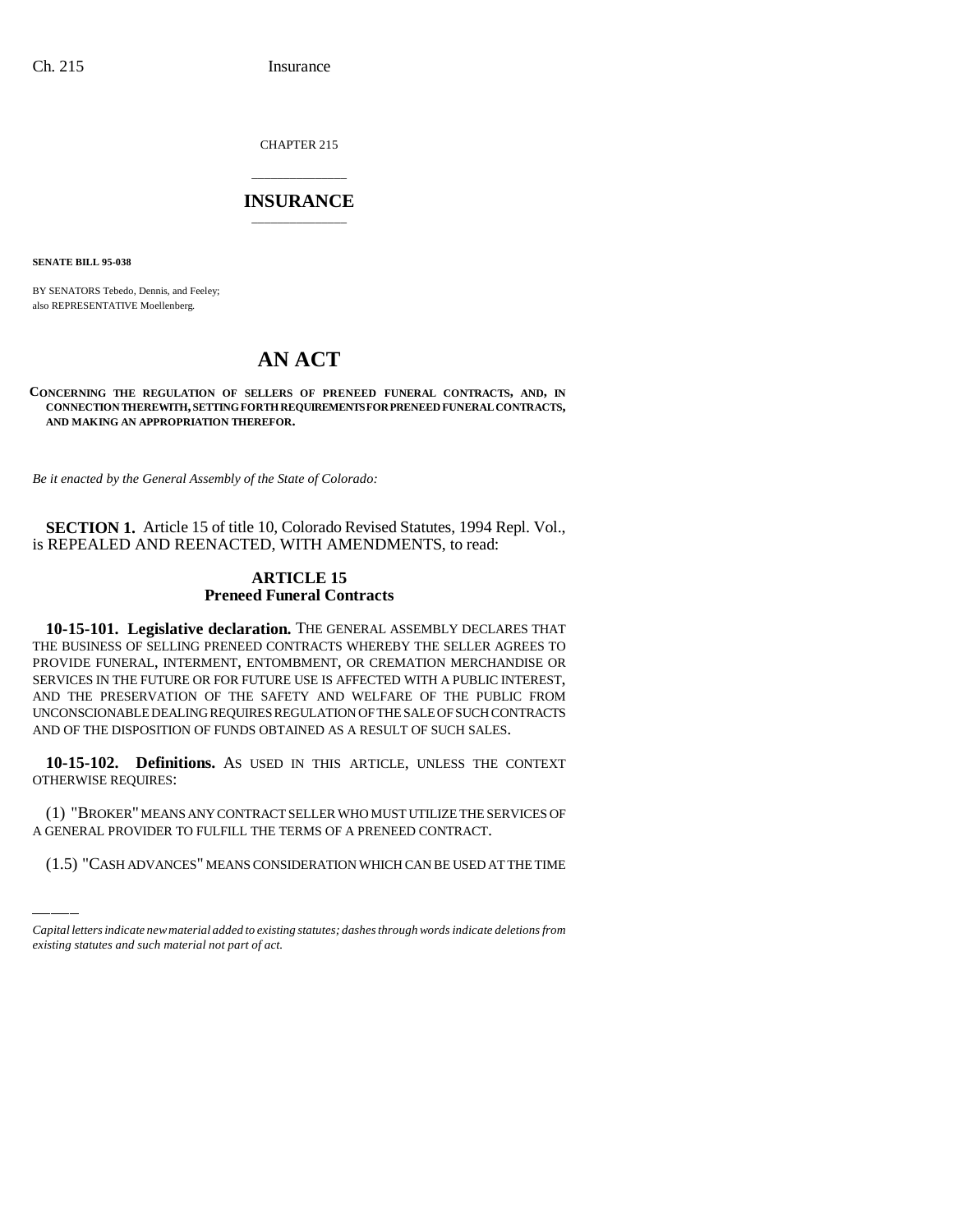OF NEED AT THE DISCRETION OF THE CONTRACT BUYER OR HIS OR HER HEIRS, ASSIGNS, OR AUTHORIZED REPRESENTATIVES FOR MERCHANDISE OR SERVICES THE PRICES OF WHICH ARE NOT GUARANTEED IN A PRENEED CONTRACT AND WHICH MERCHANDISE OR SERVICES ARE ANCILLARY AND IN ADDITION TO MERCHANDISE AND SERVICES THE PRICES OF WHICH ARE GUARANTEED IN A PRENEED CONTRACT.

(2) "CEMETERY" MEANS ANY PLACE, INCLUDING A MAUSOLEUM, NICHE, OR CRYPT, IN WHICH THERE IS PROVIDED SPACE EITHER BELOW OR ABOVE THE SURFACE OF THE GROUND FOR THE INTERMENT OF THE REMAINS OF HUMAN BODIES.

(3) "COMMISSIONER" MEANS THE COMMISSIONER OF INSURANCE.

(4) "COMMON TRUST FUNDS" MEANS A COMMON TRUST AS DEFINED BY THE PROVISIONS OF ARTICLE 24 OF TITLE 11, C.R.S. THIS ARTICLE DOES NOT PRECLUDE THE USE OF A COMMON TRUST TO THE EXTENT THAT THE INDIVIDUAL CONTRACT SELLER COMPLIES WITH THE PROVISIONS OF THIS ARTICLE.

(5) "CONTRACT BUYER" MEANS A PERSON WHO PURCHASES MERCHANDISE AND SERVICES THROUGH A PRENEED CONTRACT.

(6) "CONTRACT SELLER" MEANS A PERSON WHO SELLS MERCHANDISE AND SERVICES THROUGH A PRENEED CONTRACT.

(7) "FINAL RESTING PLACE" MEANS A SPACE, EITHER BELOW OR ABOVE THE SURFACE OF THE GROUND, FOR THE INTERMENT OF THE REMAINS OF HUMAN BODIES.

(8) "FUNDS" MEANS MONEY PAID BY A CONTRACT BUYER, EXCLUDING INTEREST, FINANCE CHARGES, AND LATE FEES PAID, FOR THE PURCHASE OF A PRENEED CONTRACT.

(9) "GENERAL PROVIDER" MEANS A PERSON WHO ENGAGES, ON A CONTRACT BASIS, IN THE USUAL BUSINESS OF PROVIDING THE MERCHANDISE AND PERFORMING THE SERVICES, AT TIME OF NEED, FOR THE FINAL DISPOSITION OF A DECEASED HUMAN BODY, AND DOES NOT INCLUDE SUBCONTRACTORS OF A GENERAL PROVIDER.

(10) "MERCHANDISE" MEANS GOODS WHICH ARE NORMALLY SOLD OR OFFERED FOR SALE DIRECTLY TO THE PUBLIC FOR USE IN CONNECTION WITH FUNERAL SERVICES AND DOES NOT INCLUDE OVERHEAD ITEMS.

(11) "OVERHEAD ITEMS" MEANS ITEMS SUCH AS EMBALMING FLUID, SANITARY SUPPLIES, AND OTHER ITEMS USED IN THE PERFORMANCE OF FUNERAL SERVICES.

(12) "PERSON" MEANS AN INDIVIDUAL, PARTNERSHIP, FIRM, JOINT VENTURE, CORPORATION, COMPANY, ASSOCIATION, JOINT STOCK ASSOCIATION, OR LIMITED LIABILITY COMPANY.

(13) (a) "PRENEED CONTRACT" MEANS ANY WRITTEN CONTRACT, AGREEMENT, OR MUTUAL UNDERSTANDING, ANY SERIES OR COMBINATION OF CONTRACTS, AGREEMENTS, OR MUTUAL UNDERSTANDINGS, OR ANY SECURITY OR OTHER INSTRUMENT WHICH IS CONVERTIBLE INTO A CONTRACT, AGREEMENT, OR MUTUAL UNDERSTANDING WHEREBY IT IS AGREED THAT, UPON THE DEATH OF THE PRENEED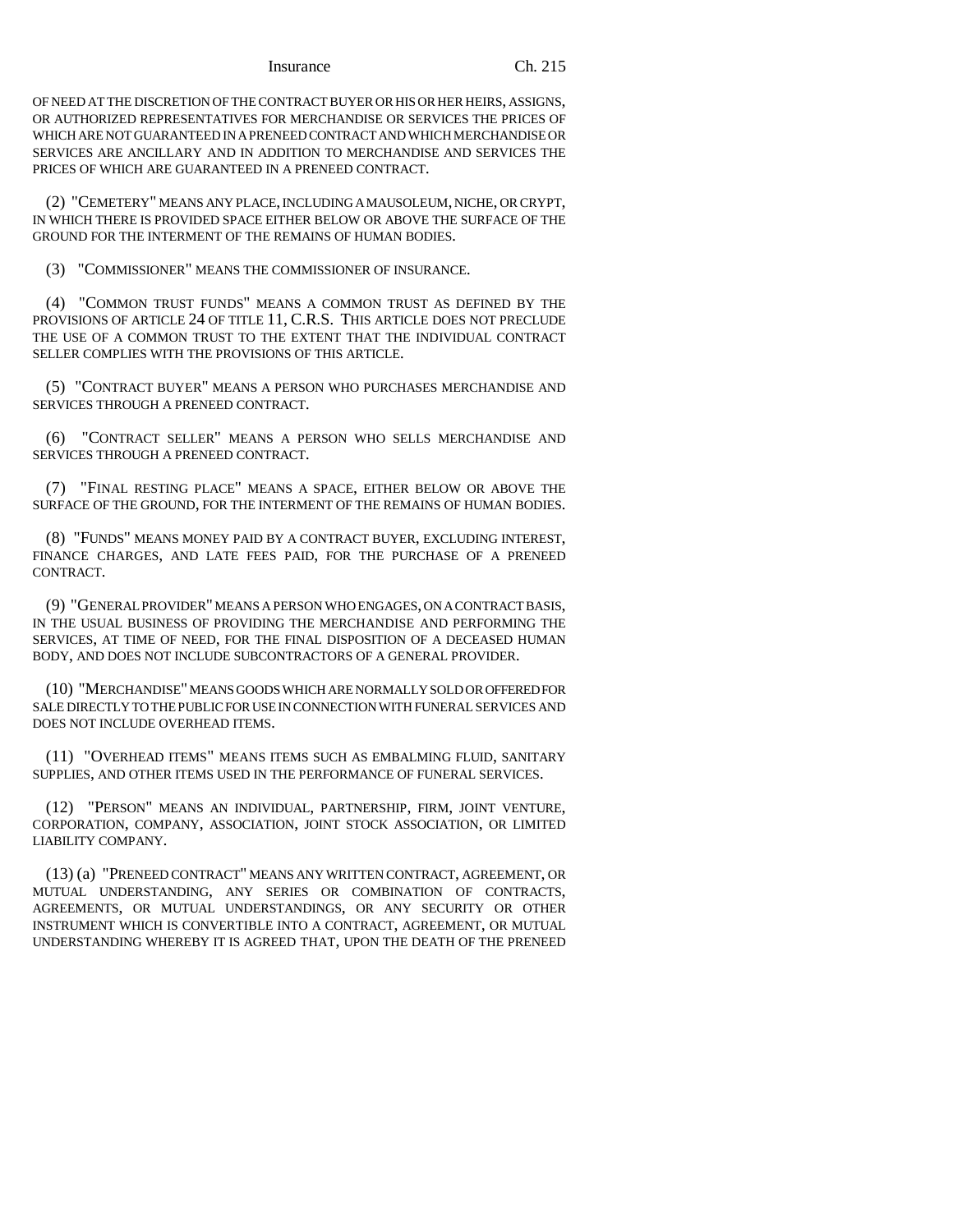CONTRACT BENEFICIARY, A FINAL RESTING PLACE, MERCHANDISE, OR SERVICES SHALL BE PROVIDED OR PERFORMED IN CONNECTION WITH THE FINAL DISPOSITION OF THE PRENEED CONTRACT BENEFICIARY'S BODY. CONSIDERATION FOR A PRENEED CONTRACT IS FUNDS OR THE ASSIGNMENT OF LIFE INSURANCE BENEFITS.

(b) A CONTRACT FOR MERCHANDISE WHEREBY THE BUYER TAKES PHYSICAL POSSESSION OF THE MERCHANDISE AT THE TIME OF ENTERING INTO THE CONTRACT SHALL NOT BE INCLUDED IN THE DEFINITION OF A PRENEED CONTRACT.

(c) PROVIDING A DEVELOPED FINAL RESTING PLACE WITHIN A DESIGNATED CEMETERY APPROVED FOR THE INTERMENT, ENTOMBMENT, OR INURNMENT OF HUMAN REMAINS IS NOT SUBJECT TO THE PROVISIONS OF THIS ARTICLE. PROVIDING AN UNDEVELOPED FINAL RESTING PLACE SHALL BE EXEMPT FROM THE PROVISIONS OF THIS ARTICLE ONLY IF THE CEMETERY CONTAINS UNSOLD DEVELOPED FINAL RESTING PLACES REPRESENTING AT LEAST TWENTY-FIVE PERCENT OF THE OUTSTANDING PAID-IN-FULL CONTRACTS FOR UNDEVELOPED FINAL RESTING PLACES. IN THE EVENT SUCH SPECIFIC AND IDENTIFIABLE FINAL RESTING PLACE IS NOT DEVELOPED FOR USE AT THE TIME OF NEED AND FULL PAYMENT HAS BEEN MADE, THEN THE CONTRACT MUST PROVIDE THE PURCHASER WITH AN IMMEDIATE ALTERNATE AND COMPARABLE FINAL RESTING PLACE AT THE SAME CEMETERY OR A FULL REFUND OF MONEYS PAID.

(14) "PRENEED CONTRACT BENEFICIARY" MEANS, FOR ANY PRENEED CONTRACT ENTERED INTO ON OR AFTER JULY 1, 1967, ANY PERSON SPECIFIED IN THE PRENEED CONTRACT, UPON WHOSE DEATH A FINAL RESTING PLACE, MERCHANDISE, OR SERVICES OF ANY NATURE SHALL BE PROVIDED, DELIVERED, OR PERFORMED.

(15) "PRENEED CONTRACT PRICE" MEANS THE TOTAL PRICE LISTED ON A PRENEED CONTRACT FOR ALL ITEMS LISTED, AND INCLUDES CASH ADVANCES.

(16) "SERVICES" MEANS ANY SERVICES WHICH MAY BE USED TO CARE FOR AND PREPARE DECEASED HUMAN BODIES FOR BURIAL, CREMATION, OR OTHER FINAL DISPOSITION.

(17) "TRUSTEE" MEANS A CHARTERED STATE BANK, SAVINGS AND LOAN ASSOCIATION, CREDIT UNION, OR TRUST COMPANY THAT IS AUTHORIZED TO ACT AS FIDUCIARY AND THAT IS SUBJECT TO SUPERVISION BY THE STATE BANK OR FINANCIAL SERVICES COMMISSIONER OR A NATIONAL BANKING ASSOCIATION, FEDERAL CREDIT UNION, OR FEDERAL SAVINGS AND LOAN ASSOCIATION AUTHORIZED TO ACT AS FIDUCIARY IN COLORADO.

(18) "TRUST FUNDS" MEANS FUNDS DEPOSITED BY A CONTRACT SELLER WITH A TRUSTEE.

(19) "TRUST INSTRUMENT" MEANS THE DOCUMENTS PURSUANT TO WHICH A TRUSTEE RECEIVES, HOLDS, INVESTS, AND DISBURSES TRUST FUNDS.

**10-15-103. License procedure - records - examination of records.** (1) NO CONTRACT SELLER SHALL ENTER INTO A PRENEED CONTRACT OR ACCEPT ANY FUNDS OR OTHER CONSIDERATION WITHOUT FIRST SECURING A LICENSE FROM THE COMMISSIONER.APPLICATION FOR AN INITIAL LICENSE SHALL BE IN WRITING, SIGNED BY THE APPLICANT, AND DULY VERIFIED ON FORMS FURNISHED BY THE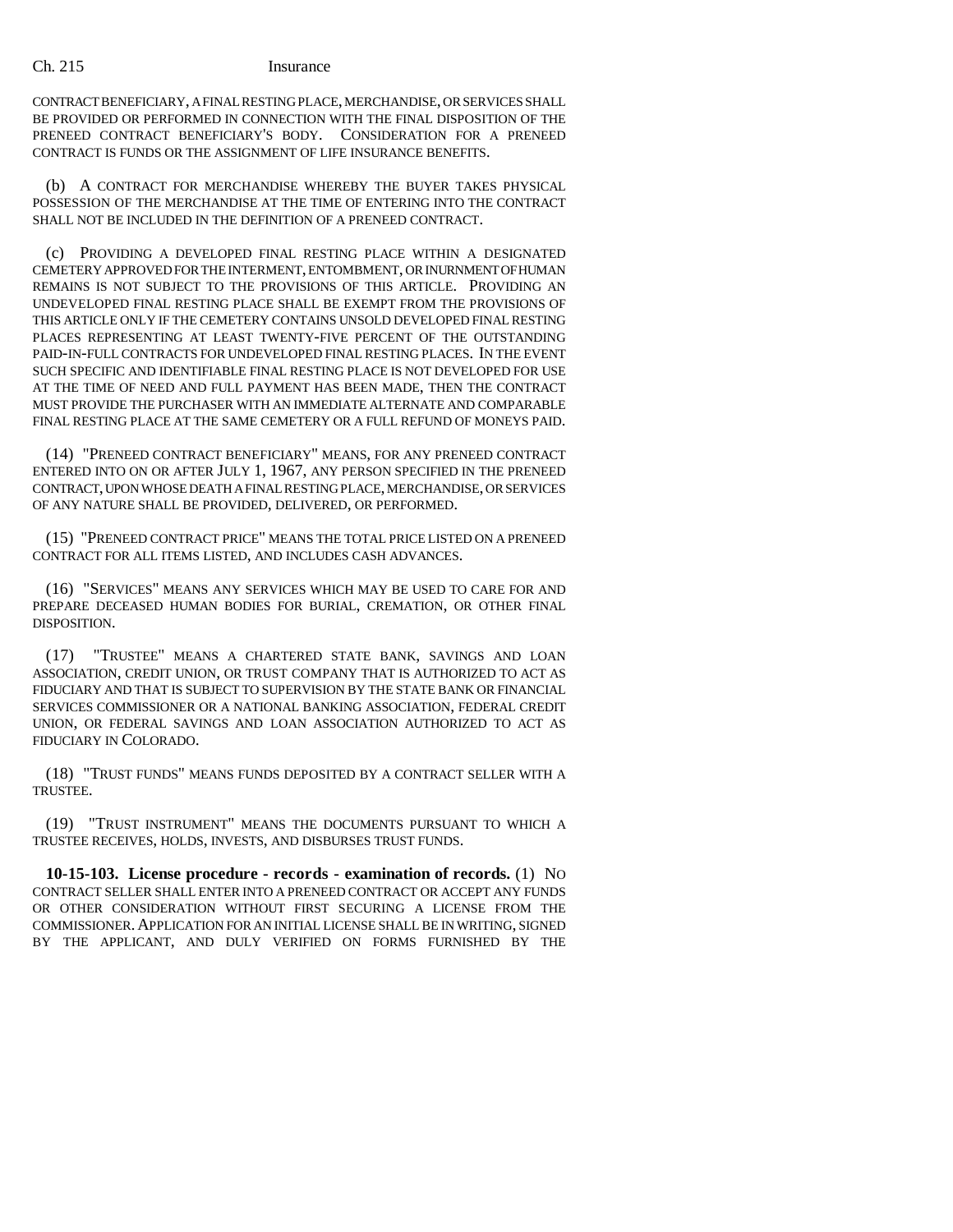COMMISSIONER. EACH APPLICATION SHALL BE ACCOMPANIED BY PAYMENT OF FIVE HUNDRED DOLLARS AND A CURRENT BALANCE SHEET, INCOME STATEMENT, AND STATEMENT OF CASH FLOW TO DEMONSTRATE A NET WORTH OF AT LEAST TEN THOUSAND DOLLARS, AS EVIDENCED BY THE SIGNATURE OF A CERTIFIED PUBLIC ACCOUNTANT ("CPA") OR PUBLIC ACCOUNTANT ("PA"), OR, IF PREPARED BY THE APPLICANT, ACCOMPANIED BY A CURRENT TAX RETURN; OR, IN THE ALTERNATIVE, THE APPLICANT SHALL FURNISH THE COMMISSIONER A SURETY BOND IN THE AMOUNT OF TEN THOUSAND DOLLARS TO HONOR PRENEED CONTRACT OBLIGATIONS.

(2) UPON RECEIPT OF A COMPLETE INITIAL APPLICATION AND LICENSE FEE, THE COMMISSIONER SHALL ISSUE A LICENSE TO THE APPLICANT UNLESS THE COMMISSIONER DETERMINES THAT:

(a) THE APPLICANT HAS MADE FALSE STATEMENTS OR MISREPRESENTATIONS IN SUCH APPLICATION; OR

(b) THE APPLICANT DOES NOT MEET THE CONDITIONS OF SUBSECTION (1) OF THIS SECTION; OR

(c) THE APPLICANT IS NOT DULY AUTHORIZED TO TRANSACT BUSINESS IN THE STATE OF COLORADO; OR

(d) ANY OFFICER, DIRECTOR, OR CONTROLLING SHAREHOLDER OF THE APPLICANT HAS BEEN CONVICTED OF A CRIME INVOLVING FRAUD OR MISAPPROPRIATION OR MISUSE OF FUNDS; OR

(e) THE APPLICANT HAS NOT FILED A PRENEED CONTRACT, GENERAL PROVIDER CONTRACT, TRUST AGREEMENT AND ASSIGNMENT FORM, WHERE APPLICABLE, WHICH COMPLY WITH THE PROVISIONS OF THIS ARTICLE; OR

(f) THE APPLICANT IS AN INSURANCE COMPANY.

(3) (a) THE CONTRACT SELLER SHALL KEEP ACCURATE ACCOUNTS, BOOKS, AND RECORDS OF ALL TRANSACTIONS, COPIES OF ALL PRENEED CONTRACTS, DATES AND AMOUNTS OF PAYMENTS MADE AND ACCEPTED THEREON, THE NAME AND ADDRESS OF EACH CONTRACT BUYER, COPIES OF ALL ANNUAL REPORTS, THE NAME OF THE PRENEED CONTRACT BENEFICIARY AS TO EACH PRENEED CONTRACT, THE NAME OF THE TRUSTEE HOLDING TRUSTED FUNDS RECEIVED UNDER EACH PRENEED CONTRACT, COPIES OF STATUTORY REPORTS MADE TO THE TRUSTEE AND STATUTORY REPORTS PROVIDED BY THE TRUSTEE, AND ANY OTHER INFORMATION NECESSARY TO VERIFY COMPLIANCE WITH THE PROVISIONS OF THIS ARTICLE.

(b) SUCH RECORDS AS STATED IN PARAGRAPH (a) OF THIS SUBSECTION (3) SHALL BE KEPT BY THE CONTRACT SELLER FOR AT LEAST FIVE YEARS FOLLOWING THE EARLIEST OF THE FOLLOWING:

(I) THE DEATH OF THE PRENEED CONTRACT BENEFICIARY; OR

(II) THE REMOVAL OF FUNDS FROM TRUST; OR

(III) THE TERMINATION OF THE ASSIGNMENT OF LIFE INSURANCE BENEFITS.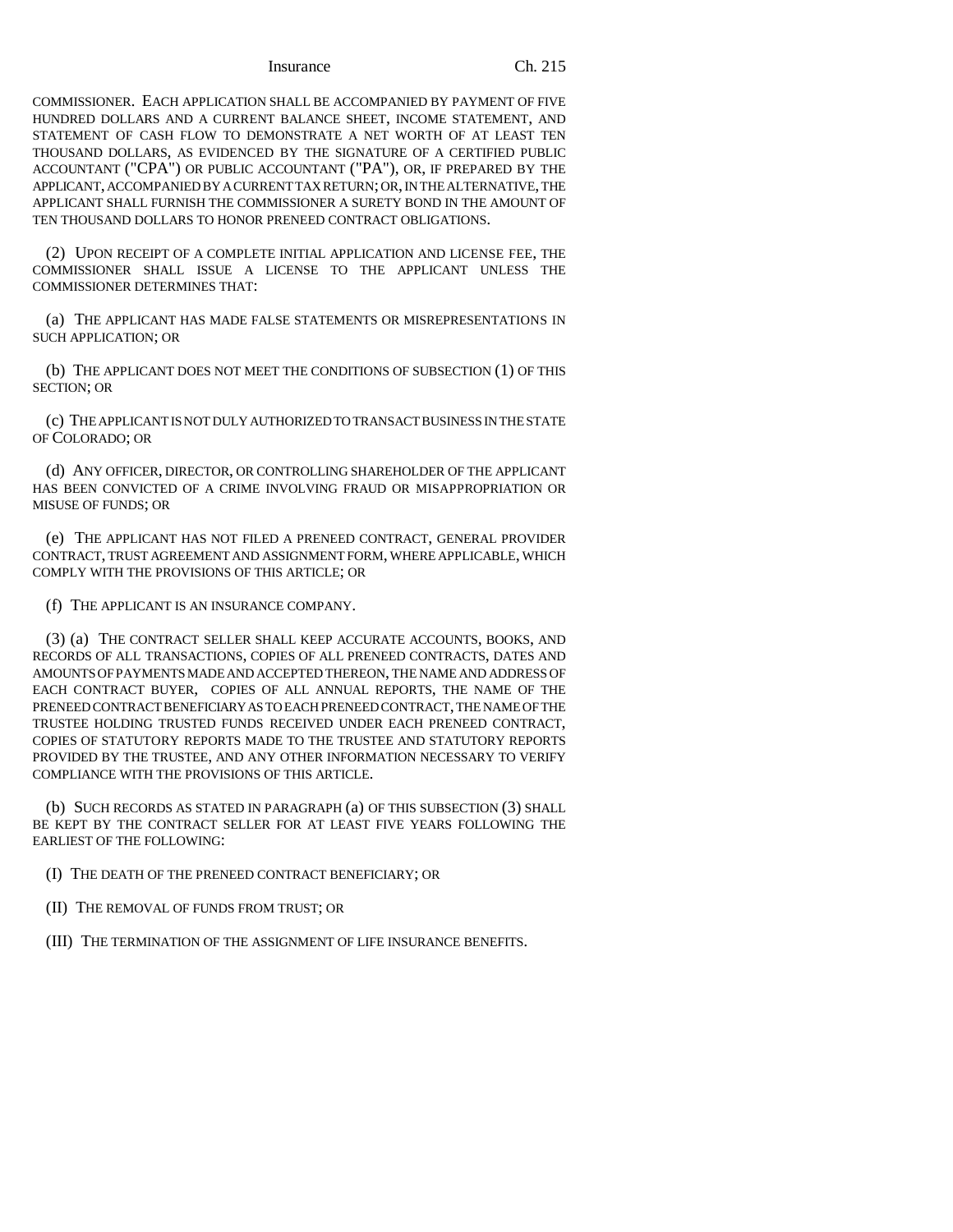(4) (a) THE CONTRACT SELLER SHALL MAKE ALL BOOKS AND RECORDS AVAILABLE TO THE COMMISSIONER FOR EXAMINATION. THE COMMISSIONER, OR A QUALIFIED PERSON DESIGNATED BY THE COMMISSIONER, MAY, NOT MORE FREQUENTLY THAN ONCE IN ANY CALENDAR YEAR UNLESS PURSUANT TO ORDER OF COURT FOR GOOD CAUSE SHOWN, DURING ORDINARY BUSINESS HOURS, EXAMINE THE BOOKS, RECORDS, AND ACCOUNTS OF THE CONTRACT SELLER, AND FOR THAT PURPOSE MAY REQUIRE THE ATTENDANCE OF AND EXAMINE UNDER OATH ALL PERSONS WHOSE TESTIMONY THE COMMISSIONER MAY REQUIRE.

(b) THE COMMISSIONER SHALL MAKE EVERY REASONABLE EFFORT TO UTILIZE EXAMINERS EMPLOYED BY THE DIVISION OF INSURANCE IN PREFERENCE TO DESIGNATING PERSONS TO PERFORM EXAMINATIONS WHO ARE NOT EMPLOYEES OF THE DIVISION OF INSURANCE. HOWEVER, IN THE EVENT OF EVIDENCE OF A VIOLATION OF THIS ARTICLE, THE COMMISSIONER MAY DESIGNATE A QUALIFIED PERSON WHO IS NOT AN EMPLOYEE OF THE DIVISION OF INSURANCE TO EXAMINE ANY CONTRACT SELLER, AND THE REASONABLE EXPENSES AND CHARGES OF SUCH EXAMINER SHALL BE PAID DIRECTLY BY THE CONTRACT SELLER TO ANY SUCH AUTHORIZED EXAMINER. THE EXAMINEE MAY CONTEST THE AMOUNT OF FEES, COSTS, AND EXPENSES CHARGED TO IT BY SUCH PERSON BY FILING AN OBJECTION WITH THE COMMISSIONER WHICH SETS FORTH THE CHARGES WHICH THE EXAMINEE CONSIDERS TO BE UNREASONABLE, TOGETHER WITH THE BASIS FOR SUCH CLAIM OF UNREASONABLE CHARGES. NO AMOUNTS WHICH ARE SO DISPUTED WILL BE DUE TO THE EXAMINER UNLESS AND UNTIL THE COMMISSIONER HAS REVIEWED THE OBJECTION AND MADE A WRITTEN FINDING THAT THE DISPUTED CHARGES WERE REASONABLE IN RELATION TO THE EXAMINATION PERFORMED.

(5) (a) EVERY LICENSE SHALL EXPIRE ON JUNE 30. EVERY LICENSE SHALL BE RENEWED ANNUALLY AND AUTOMATICALLY EXTENDED UPON FILING OF A COMPLETE APPLICATION ON A FORM PROVIDED BY THE COMMISSIONER, DEMONSTRATION OF COMPLIANCE WITH THE CONDITIONS OF SUBSECTION (2) OF THIS SECTION, PAYMENT OF THE FEE PRESCRIBED IN PARAGRAPH (b) OF THIS SUBSECTION (5), AND THE FILING OF THE ANNUAL REPORT WHICH SHALL BE DUE BY MARCH 31 OF EACH YEAR.A FILING MADE LATER THAN MARCH 31 MAY BE SUBJECT TO A LATE FEE OF UP TO ONE HUNDRED DOLLARS PER DAY FOR EACH DAY RECEIVED AFTER SUCH DATE. IF THE CONTRACT SELLER IS IN COMPLIANCE WITH THIS SECTION, THE CONTRACT SELLER SHALL BE DEEMED LICENSED UNLESS AND UNTIL NOTIFIED BY THE COMMISSIONER THAT THE RENEWAL DOES NOT COMPLY WITH THIS SECTION.

(b) THE ANNUAL RENEWAL FEE SHALL BE BASED UPON THE AGGREGATE PRENEED CONTRACT PRICE OF ALL PRENEED CONTRACTS OUTSTANDING AT THE END OF EACH CALENDAR YEAR. IF THE AGGREGATE PRENEED CONTRACT PRICE IS:

(I) ONE HUNDRED THOUSAND DOLLARS OR LESS, THE ANNUAL RENEWAL FEE SHALL BE ONE HUNDRED DOLLARS;

(II) GREATER THAN ONE HUNDRED THOUSAND DOLLARS BUT NOT EXCEEDING FIVE HUNDRED THOUSAND DOLLARS, THE ANNUAL RENEWAL FEE SHALL BE TWO HUNDRED DOLLARS;

(III) GREATER THAN FIVE HUNDRED THOUSAND DOLLARS BUT NOT EXCEEDING ONE MILLION DOLLARS, THE ANNUAL RENEWAL FEE SHALL BE FIVE HUNDRED DOLLARS;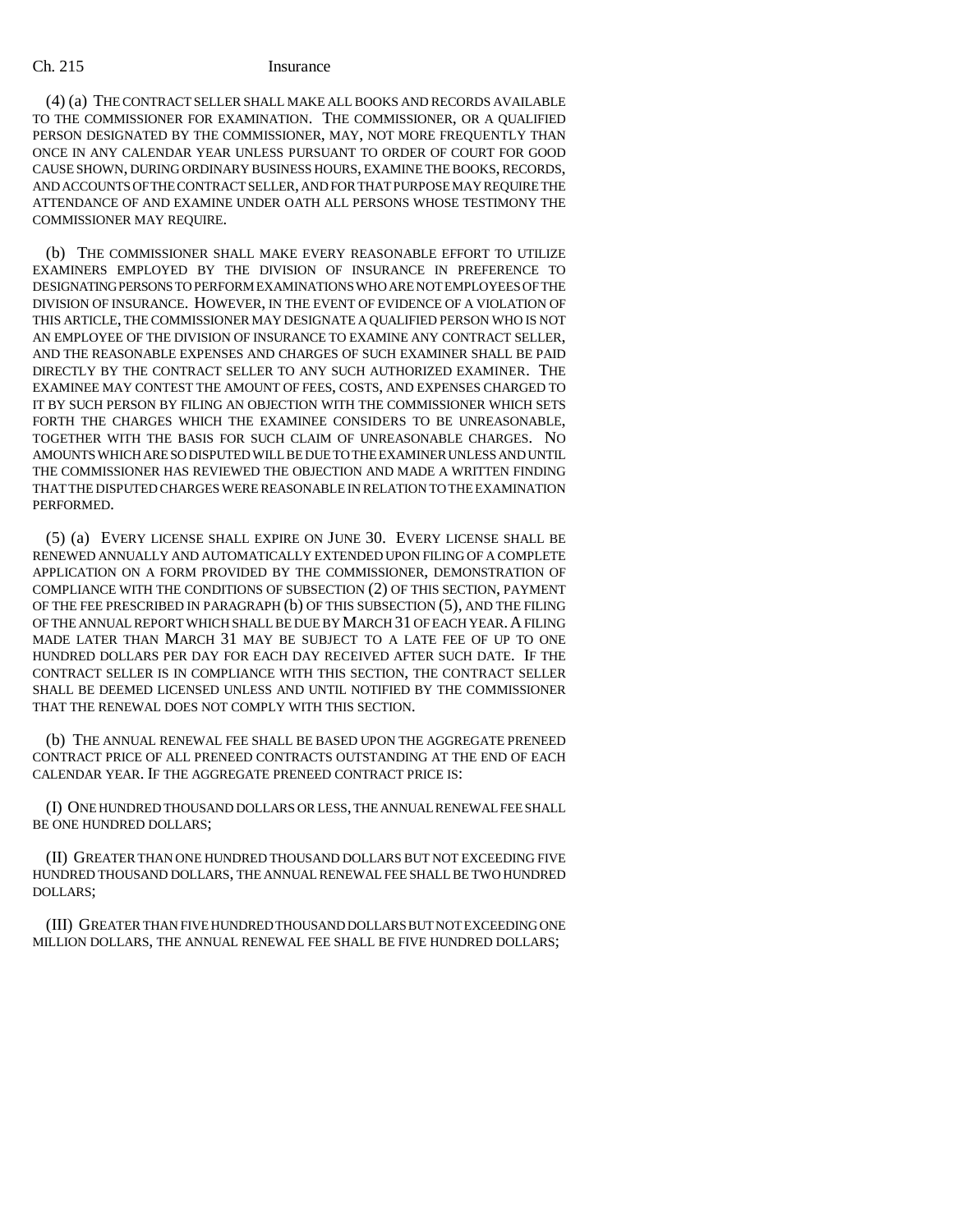(IV) GREATER THAN ONE MILLION DOLLARS BUT NOT EXCEEDING FIVE MILLION DOLLARS, THE ANNUAL RENEWAL FEE SHALL BE ONE THOUSAND DOLLARS;

(V) GREATER THAN FIVE MILLION DOLLARS BUT NOT EXCEEDING TEN MILLION DOLLARS, THE ANNUAL RENEWAL FEE SHALL BE ONE THOUSAND FIVE HUNDRED DOLLARS;

(VI) IN EXCESS OF TEN MILLION DOLLARS, THE ANNUAL RENEWAL FEE SHALL BE TWO THOUSAND DOLLARS.

**10-15-104. Annual report.** EACH CONTRACT SELLER SHALL FILE AN ANNUAL REPORT ON A CALENDAR YEAR BASIS WITH THE COMMISSIONER ON A FORM AS PROVIDED BY THE COMMISSIONER. IN THE ANNUAL REPORT, EACH CONTRACT SELLER WHO IS REQUIRED TO DEPOSIT FUNDS WITH A TRUSTEE SHALL STATE THE NAME OF EACH TRUSTEE WITH WHICH IT HAS TRUST FUNDS ON DEPOSIT AND THE AMOUNT REMAINING ON DEPOSIT IN THE TRUST FUND ON DECEMBER 31. EACH CONTRACT SELLER SHALL REPORT ANNUALLY THE AMOUNT OF ALL ANNUAL PRENEED AGGREGATE MERCHANDISE SALES AND THE DISPOSITION OF SUCH MERCHANDISE. ANY CONTRACT SELLER WHICH HAS VOLUNTARILY OR INVOLUNTARILY DISCONTINUED THE SALE OF PRENEED CONTRACTS SHALL NOT BE REQUIRED TO OBTAIN A RENEWAL OF ITS LICENSE, BUT IT SHALL CONTINUE TO MAKE ANNUAL REPORTS TO THE COMMISSIONER UNTIL ALL SUCH CONTRACTS HAVE BEEN FULLY PERFORMED BY IT AND SHALL PAY FIFTY PERCENT OF THE FEE STRUCTURE PRESCRIBED BY SECTION 10-15-103 (5) (b).

**10-15-105. Contract requirements - refund - full performance.** (1) (a) THE PRENEED CONTRACT SHALL BIND THE CONTRACT SELLER, OR THE HEIRS, ASSIGNS, OR DULY AUTHORIZED REPRESENTATIVES OF THE CONTRACT SELLER, TO PROVIDE THE SERVICES OR MERCHANDISE CONTAINED IN THE PRENEED CONTRACT.

(b) (I) THE CONTRACT SELLER SHALL FILE WITH THE COMMISSIONER A COPY OF EACH FORM OF PRENEED CONTRACT OFFERED OR SOLD BY SUCH CONTRACT SELLER UNLESS THE CONTRACT SELLER NOTIFIES THE COMMISSIONER THAT IT WILL USE PREAUTHORIZED FORMS MADE AVAILABLE BY THE COMMISSIONER. FOR PRENEED CONTRACTS WHICH ARE FUNDED BY THE ASSIGNMENT OF LIFE INSURANCE BENEFITS, THE ASSIGNMENT SHALL BE DEEMED TO BE PART OF THE PRENEED CONTRACT, AND THE CONTRACT SELLER SHALL FILE WITH THE COMMISSIONER A COPY OF EACH FORM OF ASSIGNMENT. IF THE COMMISSIONER HAS NOT APPROVED OR DISAPPROVED ANY FILED PRENEED CONTRACT WITHIN THIRTY DAYS AFTER THE DATE OF FILING, THE CONTRACT SELLER MAY CONSIDER THE CONTRACT APPROVED.

(II) IF A PREVIOUSLY APPROVED PRENEED CONTRACT IS DETERMINED TO BE IN VIOLATION OF THE PROVISIONS OF THIS ARTICLE WHERE THERE HAS BEEN NO CHANGE IN THE PRENEED LAWS OR REGULATIONS UNDER WHICH THE PRENEED CONTRACT FORM HAD BEEN PREVIOUSLY APPROVED, THE COMMISSIONER SHALL GIVE THE CONTRACT SELLER AT LEAST FIVE BUSINESS DAYS' NOTICE OF THE SPECIFIC ALLEGED DEFICIENCIES. FOLLOWING REVIEW OF THE CONTRACT SELLER'S RESPONSE, AND, IF APPROPRIATE, DISCUSSION WITH THE CONTRACT SELLER, IF THE COMMISSIONER DETERMINES THAT THE DEFICIENCIES HAVE NOT BEEN CORRECTED, THE COMMISSIONER MAY PURSUE ADMINISTRATIVE ACTION PURSUANT TO SECTIONS 10-15-114 AND 10-15-115.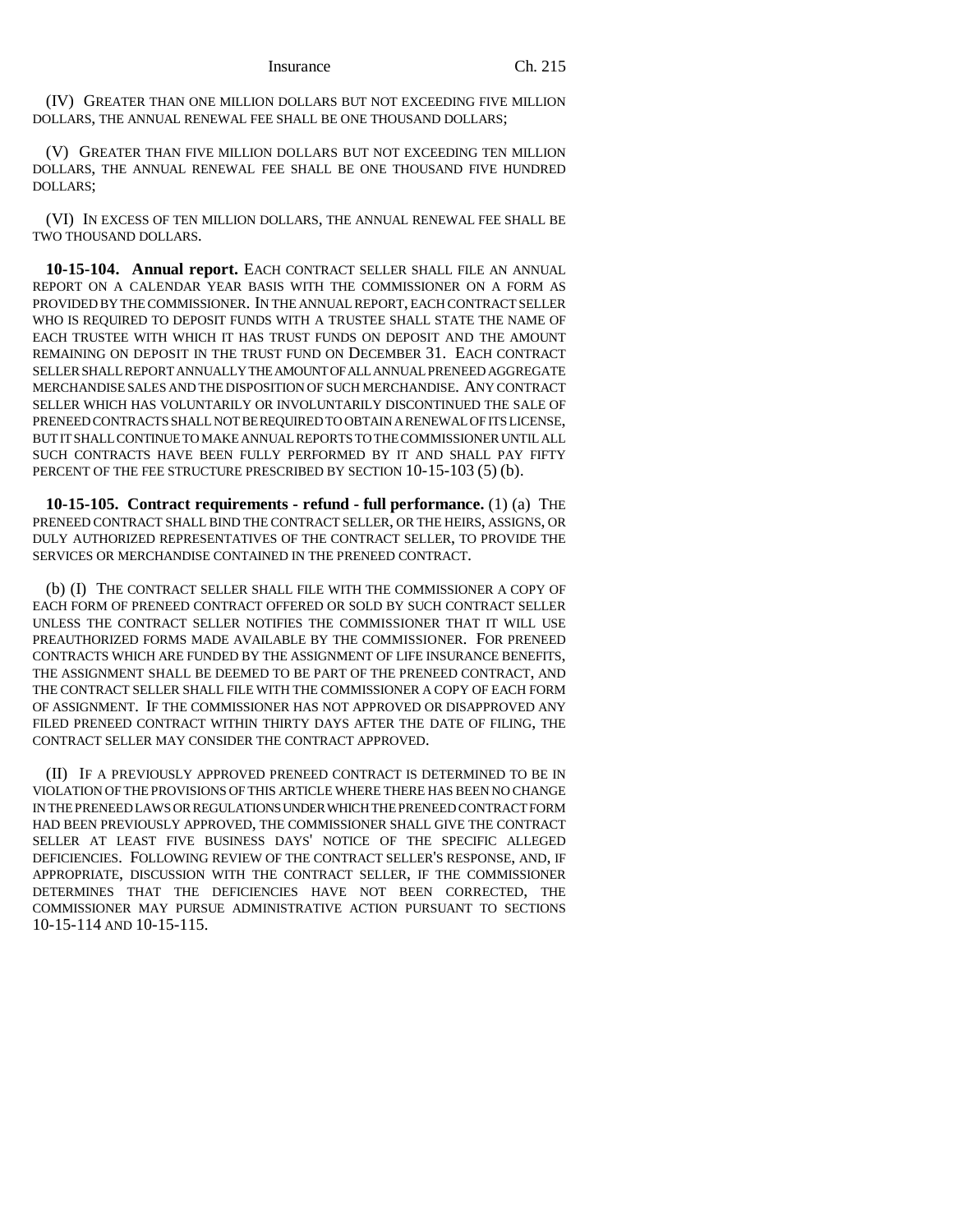(III) PRINTED CONTRACT FORMS THAT WERE APPROVED FOR USE PURSUANT TO THIS ARTICLE AS IT WAS IN EFFECT PRIOR TO THE EFFECTIVE DATE OF THIS ARTICLE, SHALL REMAIN APPROVED FOR USE UP TO NINETY DAYS AFTER SUCH DATE. WHEN SUCH NINETY-DAY PERIOD EXPIRES, ONLY THOSE FORMS MAY BE USED THAT ARE APPROVED FOR USE PURSUANT TO THIS ARTICLE AS IT IS IN EFFECT AFTER THE EFFECTIVE DATE OF THIS ARTICLE.

(c) AT THE TIME THE PRENEED CONTRACT IS ENTERED INTO, THE CONTRACT SELLER SHALL FURNISH THE CONTRACT BUYER WITH AN ACCURATE COPY OF THE PRENEED CONTRACT.

(d) IF THE CONTRACT SELLER IS A BROKER, OR IF THE PRENEED CONTRACT REQUIRES ANY SERVICES TO BE PERFORMED OR MERCHANDISE TO BE PROVIDED BY A GENERAL PROVIDER OTHER THAN THE CONTRACT SELLER, THE CONTRACT SELLER SHALL FURNISH THE CONTRACT BUYER WITH A COPY OF THE AGREEMENT OR A CERTIFICATE EVIDENCING AN AGREEMENT BETWEEN THE CONTRACT SELLER AND SUCH GENERAL PROVIDER WHEREBY THE GENERAL PROVIDER OR THE HEIRS, ASSIGNS, OR DULY AUTHORIZED REPRESENTATIVES OF SUCH GENERAL PROVIDER ARE OBLIGATED TO PERFORM THE SERVICES OR PROVIDE THE MERCHANDISE AS STATED IN THE PRENEED CONTRACT. SUCH AGREEMENT OR CERTIFICATE SHALL STATE THAT THE GENERAL PROVIDER SHALL PERFORM THE CONTRACT SERVICES AND PROVIDE THE MERCHANDISE SPECIFIED IN THE AGREEMENT BETWEEN THE CONTRACT SELLER AND THE GENERAL PROVIDER, UNDER ANY FULLY PAID PRENEED CONTRACT, WITHOUT RECOURSE AGAINST THE CONTRACT BUYER OR HIS OR HER HEIRS, ASSIGNS, OR DULY AUTHORIZED REPRESENTATIVES FOR ANY FUNDS DUE FROM THE CONTRACT SELLER. EACH SUCH AGREEMENT OR CERTIFICATE EVIDENCING EACH AGREEMENT SHALL BE FILED WITH THE COMMISSIONER. AS AN ALTERNATIVE TO HAVING A SEPARATE AGREEMENT WITH A GENERAL PROVIDER, THE PRENEED CONTRACT SHALL CONTAIN A SIGNATURE AND STATEMENT OF GUARANTEE BY THE GENERAL PROVIDER OR AN AUTHORIZED AGENT OF SAID GENERAL PROVIDER TO PROVIDE THE MERCHANDISE AND SERVICES AS AGREED IN THE PRENEED CONTRACT.

(2) A PRENEED CONTRACT SHALL BE WRITTEN IN CLEAR, UNDERSTANDABLE LANGUAGE AND SHALL BE PRINTED OR TYPED IN AT LEAST EIGHT-POINT TYPE.

(3) A PRENEED CONTRACT SHALL CONFORM TO ALL OTHER APPLICABLE STATE AND FEDERAL STATUTES AND REGULATIONS.

(4) EACH PRENEED CONTRACT SHALL:

(a) STATE ON ITS FACE THAT "THIS PRENEED CONTRACT IS NOT INSURANCE; HOWEVER, PRENEED CONTRACTS AND CONTRACT SELLERS ARE SUBJECT TO REGULATION BY THE COLORADO DIVISION OF INSURANCE.";

(b) STATE THE NAME AND ADDRESS OF THE PRINCIPAL OFFICE OF THE PRENEED CONTRACT SELLER AND, IF NOT THE SAME, THE NAME AND ADDRESS OF THE PRINCIPAL OFFICE OF THE GENERAL PROVIDER;

(c) IDENTIFY THE CONTRACT BUYER AND THE PRENEED CONTRACT BENEFICIARY;

(d) STATE THE TERMS AND CONDITIONS FOR CANCELLATION BY THE CONTRACT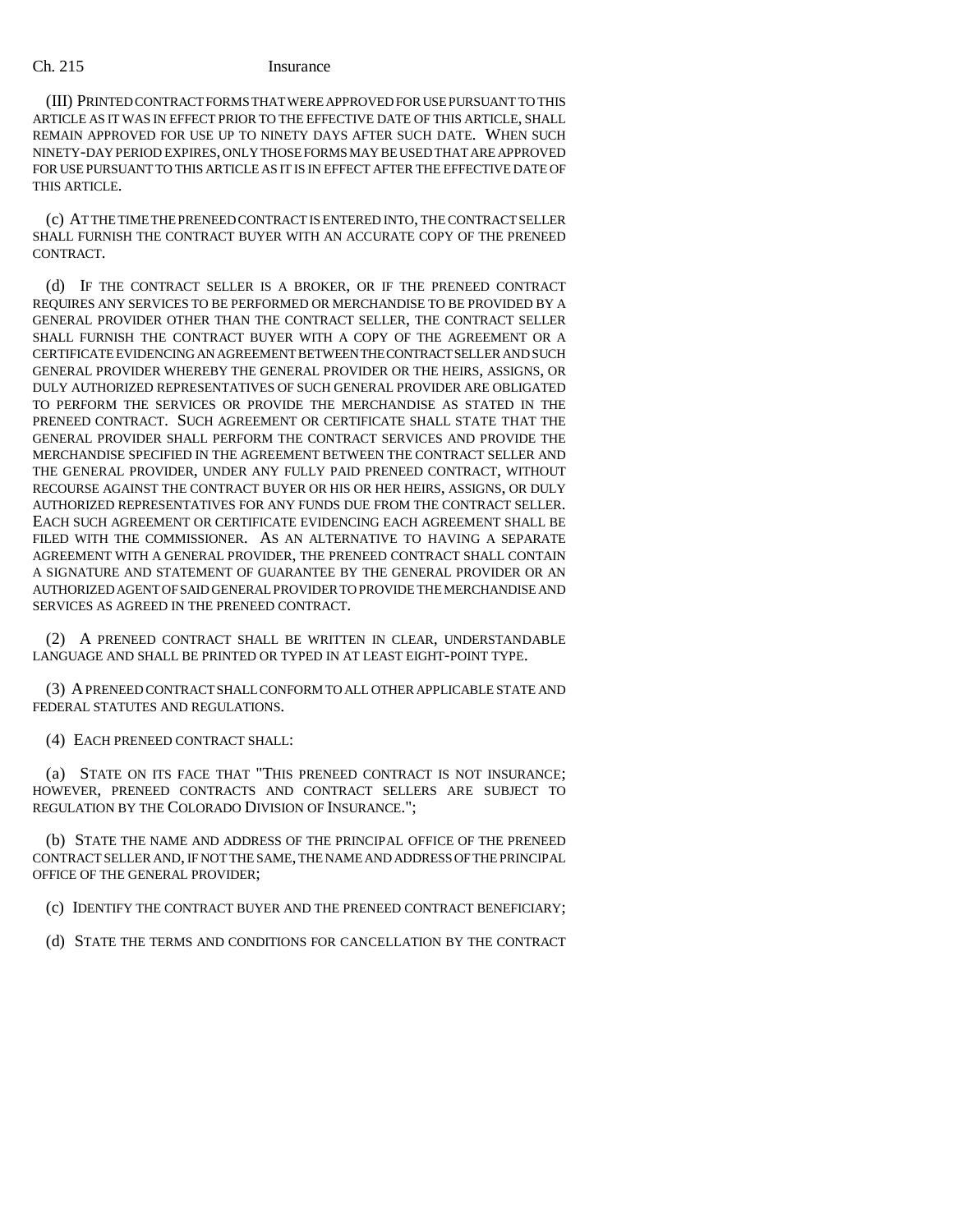BUYER WITHIN THE FIRST SEVEN DAYS OF THE CONTRACT BUYER'S SIGNATURE TO THE PRENEED CONTRACT DURING WHICH PERIOD THE CONTRACT BUYER MAY PROVIDE THE CONTRACT SELLER WITH WRITTEN NOTICE OF CANCELLATION. THE CONTRACT SELLER SHALL FORWARD A ONE HUNDRED PERCENT REFUND TO THE CONTRACT BUYER WITHIN TEN CALENDAR DAYS OF RECEIPT OF THE WRITTEN CANCELLATION.

(e) PROVIDE THAT THE CONTRACT BUYER MAY CANCEL THE PRENEED CONTRACT AT ANY TIME AFTER THE SEVEN-DAY PERIOD PROVIDED IN PARAGRAPH (d) OF THIS SUBSECTION (4) AND THAT ANY RETURN OF CONSIDERATION BE MADE TO THE CONTRACT BUYER, HEIRS, ASSIGNS, OR DULY AUTHORIZED REPRESENTATIVES IN A TIMELY MANNER, NOT TO EXCEED THIRTY DAYS AFTER THE DATE OF THE REQUEST FOR RETURN OF CONSIDERATION IN LIEU OF PERFORMANCE, AND NOT TO EXCEED FORTY-FIVE DAYS AFTER THE DATE OF REQUEST FOR RETURN OF CONSIDERATION IN CASE OF DEFAULT OR CANCELLATION;

(f) CONTAIN A PROVISION EXPRESSING THE RIGHT OF THE CONTRACT SELLER TO PERFORM UNDER THE PRENEED CONTRACT IF THE HEIRS, ASSIGNS, OR DULY AUTHORIZED REPRESENTATIVES OF THE PRENEED CONTRACT BENEFICIARY HAVE NOT CANCELED THE PRENEED CONTRACT WITHIN ONE HUNDRED SIXTY-EIGHT HOURS AFTER THE DEATH OF THE PRENEED CONTRACT BENEFICIARY, OR IF PREVIOUSLY AUTHORIZED TO PERFORM PRIOR TO SUCH ONE HUNDRED SIXTY-EIGHT HOURS;

(g) SPECIFY THE SERVICES OR MERCHANDISE, OR BOTH, TO BE PROVIDED, AND CLEARLY INDICATE THAT THE PRENEED CONTRACT SELLER GUARANTEES AND FULLY PAYS FOR EACH SUCH SERVICE OR MERCHANDISE, OR BOTH, WHEN IT IS PROVIDED, EXCEPT FOR CASH ADVANCES;

(h) CONTAIN A PROVISION PROVIDING THAT THE PRENEED CONTRACT SELLER SHALL PROVIDE MERCHANDISE AS DESCRIBED IN THE PRENEED CONTRACT OR OF EQUIVALENT QUALITY;

(i) (I) STATE ON ITS FACE THE MANNER IN WHICH IT IS FUNDED. EACH PRENEED CONTRACT SHALL CLEARLY STATE THE TERMS OF THE CONSIDERATION BETWEEN THE CONTRACT SELLER AND THE CONTRACT BUYER.

(II) SUCH TERMS SHALL REQUIRE THAT THE CONTRACT BUYER BE RESPONSIBLE FOR PAYING ANY UNPAID BALANCE OF THE PRENEED CONTRACT PRICE.

(III) WHERE THE CONSIDERATION IS AN ASSIGNMENT OF LIFE INSURANCE BENEFITS, EXCLUDING ANNUITIES, ANY UNPAID BALANCE SHALL NOT EXCEED THE PRICE OF THE SERVICES OR MERCHANDISE PROVIDED AT THE TIME OF DEATH OF THE PRENEED CONTRACT BENEFICIARY, BASED ON THE GENERAL PROVIDER'S GENERAL PRICE LIST THEN IN FORCE, IN EXCESS OF THE VALUE OF THE ASSIGNMENT. SUCH ASSIGNMENT SHALL NOT REQUIRE THE PAYMENT OF ANY UNPAID BALANCE AFTER THE THIRD ANNIVERSARY OF THE ISSUE DATE OF THE PRENEED CONTRACT. THE CONTRACT SELLER MAY REQUIRE ANY ASSIGNMENT WHICH HAS BEEN REDUCED IN VALUE BY ACTION OF THE POLICY OWNER TO BE RETURNED TO FULL VALUE.

(j) CONTAIN A PROVISION STATING THAT THE CONTRACT SELLER IS RESPONSIBLE FOR FURNISHING THE MERCHANDISE AND SERVICES EXPRESSED IN THE PRENEED CONTRACT UNLESS THE CONTRACT BUYER IS IN DEFAULT, THE CONTRACT IS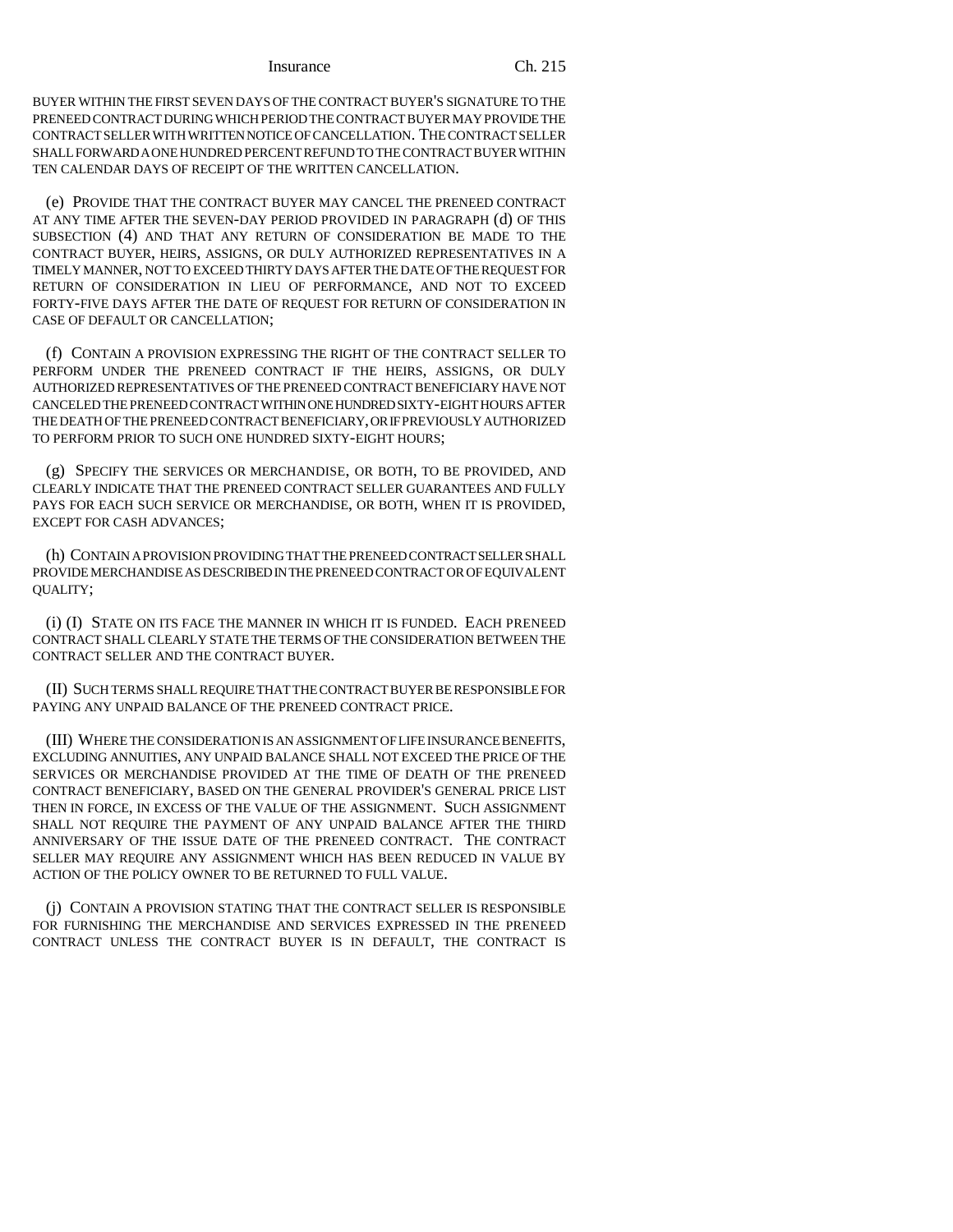CANCELED, OR THE ASSIGNMENT FUNDING THE CONTRACT IS VOID, CANCELED, OR OTHERWISE REDUCED IN VALUE BY ACTION OF THE CONTRACT BUYER. THE PRENEED CONTRACT SHALL PROVIDE THAT IN THE CASE OF THE DEATH OF THE PRENEED CONTRACT BENEFICIARY, THE CONTRACT BUYER OR, IF THE CONTRACT BUYER IS DECEASED, SUCH BUYER'S HEIRS, ASSIGNS, OR DULY AUTHORIZED REPRESENTATIVES ARE ENTITLED TO A FULL RETURN OF CONSIDERATION INSTEAD OF PERFORMANCE BY THE CONTRACT SELLER. IT SHALL FURTHER PROVIDE WHETHER OR NOT A PRENEED CONTRACT, IN CASE OF DEFAULT OR CANCELLATION, A PRENEED CONTRACT WHICH HAS NOT BEEN PERFORMED, OR PROMISSORY NOTE EXECUTED IN CONNECTION THEREWITH, MAY ALLOW THE CONTRACT SELLER TO RETAIN LIQUIDATED DAMAGES. IN NO EVENT SHALL SUCH LIQUIDATED DAMAGES EXCEED THE LESSER OF THE FUNDS RECEIVED OR FIFTEEN PERCENT OF THE TOTAL PRENEED CONTRACT PRICE. SUCH LIQUIDATED DAMAGES ARE DEEMED TO BE THE REASONABLE VALUE OF ADMINISTRATIVE AND SALES COSTS INCURRED.

(5) ANY PRENEED CONTRACT FOR WHICH MERCHANDISE HAS BEEN CONTRACTED, MANUFACTURED, AND PLACED IN STORAGE SHALL GUARANTEE THAT THE MERCHANDISE, WHEN DELIVERED, SHALL BE MERCHANTABLE AND FIT FOR ITS INTENDED PURPOSE.

(6) NO CONTRACT SELLER SHALL CONDITION A PRENEED CONTRACT UPON THE PURCHASE OF ANY OTHER ITEM OR CONTRACT UNLESS SUCH PRENEED CONTRACTS, OTHER CONTRACTS, AND ANY OTHER ITEM CAN BE INDEPENDENTLY PURCHASED AT THE SAME STATED PRICE. NOTHING IN THIS SECTION SHALL PROHIBIT THE SALE, PURCHASE, OR ASSIGNMENT OF LIFE INSURANCE BENEFITS TO BE IDENTIFIED IN THE PRENEED CONTRACT AND BE USED AS FULL OR PARTIAL CONSIDERATION TO FUND A PRENEED CONTRACT.

(7) THE CONTRACT SELLER SHALL BE DEEMED TO HAVE FULLY PERFORMED UNDER THE PRENEED CONTRACT WHEN:

(a) THE SERVICES OR MERCHANDISE, OR BOTH, CONTRACTED FOR HAVE ACTUALLY BEEN USED IN CONJUNCTION WITH THE DEATH OF THE PRENEED CONTRACT BENEFICIARY; OR

(b) THE SERVICES CONTRACTED FOR HAVE ACTUALLY BEEN FURNISHED; OR

(c) THE CONTRACT BUYER HAS TAKEN PHYSICAL POSSESSION OF THE MERCHANDISE; OR

(d) THE MERCHANDISE CONTRACTED FOR, WHICH THE CONTRACT BUYER HAS AGREED TO PURCHASE PRIOR TO NEED, HAS BEEN MANUFACTURED AND PLACED IN STORAGE AND A CERTIFICATE OF TITLE OR WAREHOUSE RECEIPT HAS BEEN ISSUED IN THE CONTRACT BUYER'S NAME, ANY SUCH CERTIFICATE OF TITLE OR WAREHOUSE RECEIPT HAVING EFFECTIVELY AND UNALTERABLY TRANSFERRED OWNERSHIP OF THE MERCHANDISE TO THE CONTRACT BUYER AND ALL SUCH MERCHANDISE HAVING BEEN FULLY PROTECTED BY CASUALTY INSURANCE AGAINST ALL HAZARDS; OR

(e) FULL PAYMENT TO THE MANUFACTURER HAS BEEN MADE BY THE CONTRACT SELLER WITHIN FORTY-FIVE DAYS AFTER THE SALE OF THE MERCHANDISE CONTRACTED FOR, WHICH THE CONTRACT BUYER HAS AGREED TO PURCHASE PRIOR TO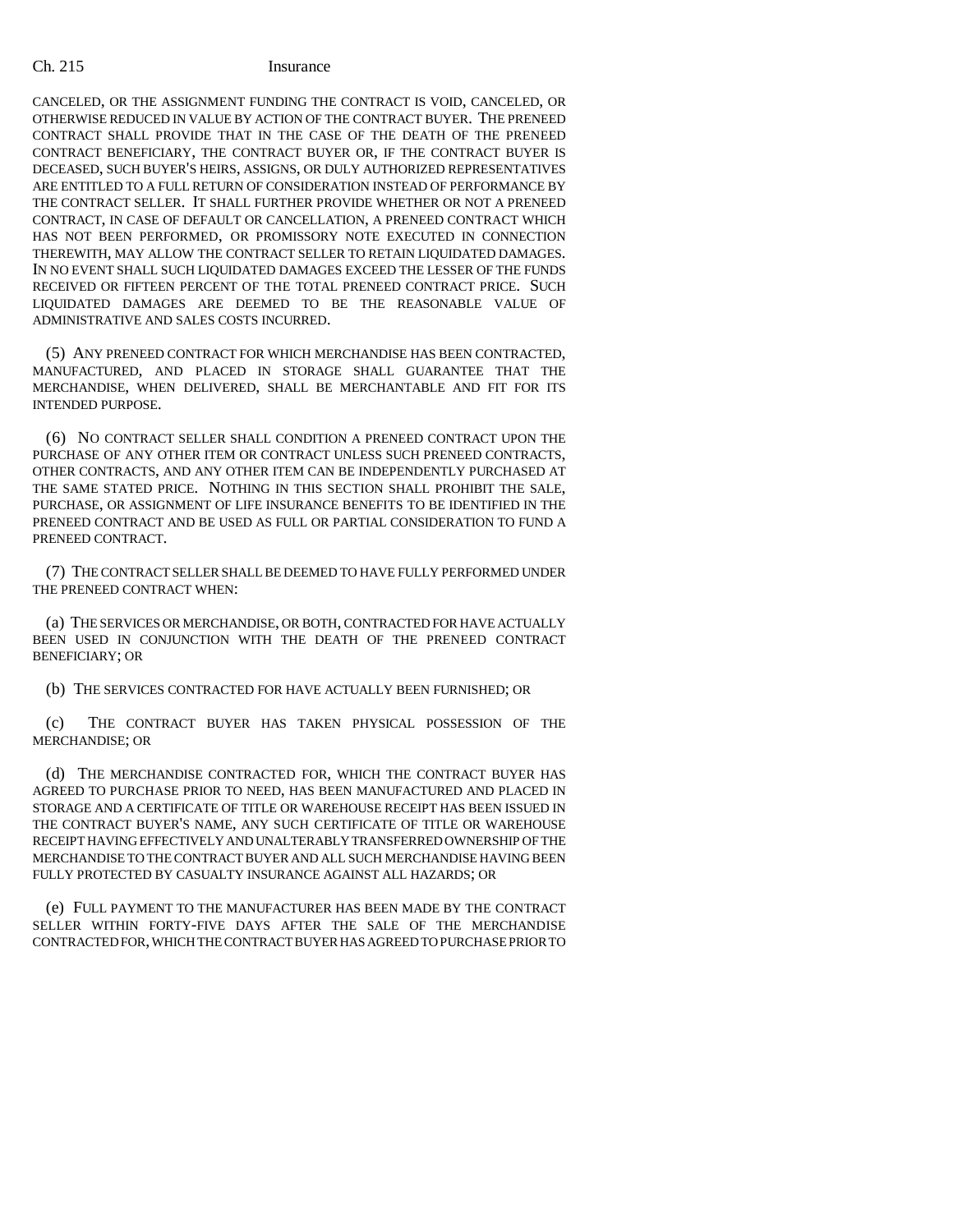NEED, BY THE CONTRACT BUYER, THE MERCHANDISE HAS BEEN MANUFACTURED NOT LATER THAN SIX MONTHS THEREAFTER AND PLACED IN STORAGE, AND A CERTIFICATE OF TITLE OR WAREHOUSE RECEIPT HAS BEEN ISSUED IN THE CONTRACT BUYER'S NAME, ANY SUCH CERTIFICATE OF TITLE OR WAREHOUSE RECEIPT HAVING EFFECTIVELY AND UNALTERABLY TRANSFERRED OWNERSHIP OF THE MERCHANDISE TO THE CONTRACT BUYER AND ALL SUCH MERCHANDISE HAVING BEEN FULLY PROTECTED BY CASUALTY INSURANCE AGAINST ALL HAZARDS, AS STATED IN PARAGRAPH (d) OF THIS SUBSECTION (7); OR

(f) THE MERCHANDISE CONTRACTED FOR, WHICH THE CONTRACT BUYER HAS AGREED TO PURCHASE PRIOR TO NEED, HAS BEEN INSTALLED UPON OR PLACED WITHIN THE INTERMENT SITE OF THE CONTRACT BUYER, INCLUDING THE PLACE OF INTERMENT, ENTOMBMENT, OR GROUND BURIAL.

(8) IN ANY PRENEED CONTRACT THAT INCLUDES MERCHANDISE CONTRACTED FOR PURSUANT TO PARAGRAPHS (d) AND (e) OF SUBSECTION (7) OF THIS SECTION, UPON FULL PAYMENT FOR THE MERCHANDISE BY THE CONTRACT BUYER, THE TITLE SHALL BE DEEMED TRANSFERRED TO THE CONTRACT BUYER.

(9) NOTWITHSTANDING ANY OTHER PROVISION OF THIS SECTION TO THE CONTRARY, UPON THE REQUEST AND CONSENT OF THE CONTRACT BUYER, A PRENEED CONTRACT, RELATED TRUST, OR ASSIGNMENT OF THE OWNERSHIP OR THE BENEFITS OF A LIFE INSURANCE POLICY MAY BE MADE IRREVOCABLE. HOWEVER, THE CONTRACT BUYER, OR HIS OR HER HEIRS, ASSIGNS, OR DULY AUTHORIZED REPRESENTATIVES MAY, AT ANY TIME BEFORE PERFORMANCE, TRANSFER THE FUNDS OR THE ASSIGNMENT TO ANY OTHER CONTRACT SELLER OR GENERAL PROVIDER AS REQUIRED BY APPLICABLE LAWS.

**10-15-106. Preexisting contracts.** THIS ARTICLE SHALL NOT BE CONSTRUED SO AS TO IMPAIR OR AFFECT THE OBLIGATION OF ANY PREEXISTING LAWFUL CONTRACT.

**10-15-107. Deposit of funds with trustee.** (1) IF A CONTRACT SELLER ENTERS INTO A PRENEED CONTRACT IN WHICH THE CONSIDERATION IS FUNDS, THE CONTRACT SELLER SHALL DEPOSIT NOT LESS THAN SEVENTY-FIVE PERCENT OF THE TOTAL PRENEED CONTRACT PRICE WITH A TRUSTEE. THE CONTRACT SELLER SHALL DEPOSIT ALL FUNDS IN EXCESS OF TWENTY-FIVE PERCENT OF THE TOTAL PRENEED CONTRACT PRICE WITH A TRUSTEE WITHIN FORTY-FIVE DAYS AFTER RECEIPT THEREOF. ALL FUNDS DEPOSITED WITH A TRUSTEE SHALL BE DEPOSITED UNDER THE TERMS OF A TRUST INSTRUMENT, WHICH SHALL NOT BE INCONSISTENT OR IN CONFLICT WITH THE PROVISIONS OF THIS ARTICLE, AND SHALL BE HELD IN TRUST BY THE TRUSTEE PURSUANT TO THE PROVISIONS OF THIS ARTICLE. COPIES OF ALL TRUST INSTRUMENTS AND AMENDMENTS TO SUCH TRUST INSTRUMENTS SHALL BE FILED WITH THE COMMISSIONER.

(2) FOR EACH DEPOSIT WITH A TRUSTEE, THE CONTRACT SELLER SHALL MAKE A RECORD OF, AND PROVIDE THE TRUSTEE WITH, THE NAME AND ADDRESS OF THE CONTRACT BUYER, THE TOTAL PRENEED CONTRACT PRICE, AND THE AMOUNT OF TRUSTABLE FUNDS. THE CONTRACT SELLER SHALL KEEP SUCH RECORD, AS TO EACH CONTRACT BUYER, UNTIL FIVE YEARS FOLLOWING THE EARLIER OF:

(a) THE DEATH OF THE PRENEED CONTRACT BENEFICIARY; OR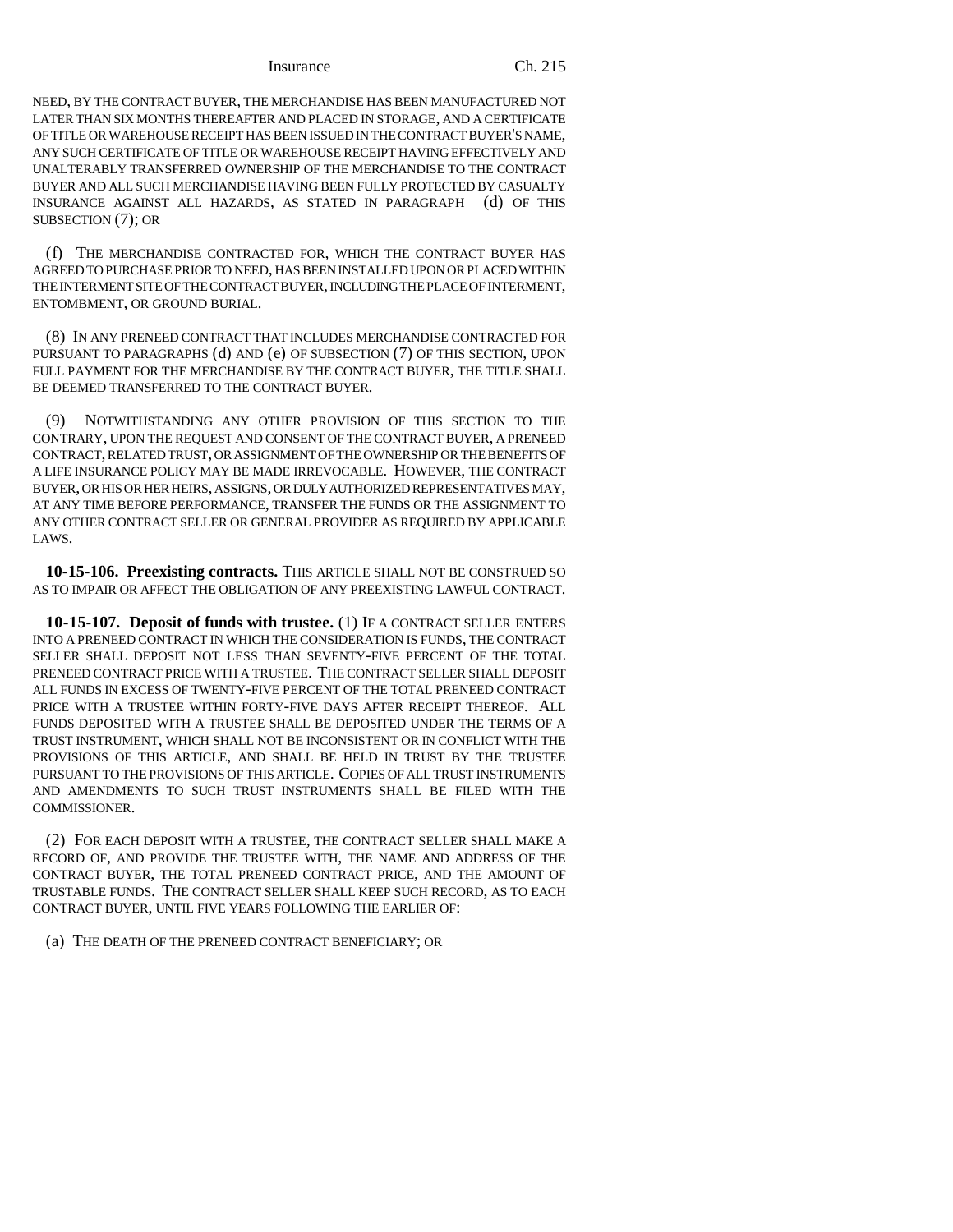# (b) THE REMOVAL OF FUNDS FROM TRUST.

(3) WITHIN THIRTY DAYS FOLLOWING THE LAST DAY OF THE CALENDAR QUARTER, THE CONTRACT SELLER SHALL PROVIDE TO THE TRUSTEE A DETAILED LISTING OF ALL PRENEED CONTRACTS OUTSTANDING, THE NAME AND ADDRESS OF EACH CONTRACT BUYER, THE TOTAL PRENEED CONTRACT PRICE, ACCUMULATED RECEIPTS, AND THE TOTAL AMOUNT OF FUNDS TRUSTED FOR EACH PRENEED CONTRACT. IF THE TRUSTEE FINDS A SIGNIFICANT DISCREPANCY BETWEEN SUCH CUMULATIVE LISTING AND THE AGGREGATE DEPOSITS IN TRUST, THE TRUSTEE SHALL CONTACT THE CONTRACT SELLER IN ORDER TO RECONCILE THE DISCREPANCY. IF THE TRUSTEE IS UNABLE TO RESOLVE SUCH DISCREPANCY TO THE TRUSTEE'S SATISFACTION, THE TRUSTEE SHALL PROMPTLY NOTIFY THE COMMISSIONER IN WRITING OF SUCH DISCREPANCY.

**10-15-108. Standard for investments by trustees.** (1) SAVINGS AND LOAN ASSOCIATIONS ACTING AS TRUSTEES UNDER THE TERMS OF THIS ARTICLE SHALL INVEST TRUST FUNDS AS OTHERWISE AUTHORIZED UNDER THE LAWS OF THIS STATE RELATING TO THE INVESTMENT OF FUNDS BY SAVINGS AND LOAN ASSOCIATIONS AND THE FEDERAL LAW GOVERNING SUCH INVESTMENTS, BUT SAVINGS AND LOAN ASSOCIATIONS SHALL ACCEPT TRUST FUNDS ONLY TO THE EXTENT THAT THE FULL AMOUNT THEREOF IS INSURED BY THE FEDERAL SAVINGS AND LOAN INSURANCE CORPORATION.

(2) BANKS AND TRUST COMPANIES ACTING AS TRUSTEES UNDER THE TERMS OF THIS ARTICLE SHALL BE SUBJECT TO THE FOLLOWING INVESTMENT STANDARDS: IN ACQUIRING, INVESTING, REINVESTING, EXCHANGING, RETAINING, SELLING, AND MANAGING PROPERTY FOR THE BENEFIT OF OTHERS, TRUSTEES SHALL BE REQUIRED TO HAVE IN MIND THE RESPONSIBILITIES WHICH ARE ATTACHED TO SUCH OFFICES AND THE SIZE, NATURE, AND NEEDS OF THE ESTATES ENTRUSTED TO THEIR CARE AND SHALL EXERCISE THE JUDGMENT AND CARE UNDER THE CIRCUMSTANCES THEN PREVAILING WHICH MEN OF PRUDENCE, DISCRETION, AND INTELLIGENCE EXERCISE IN THE MANAGEMENT OF THEIR OWN AFFAIRS, NOT IN REGARD TO SPECULATION BUT IN REGARD TO THE PERMANENT DISPOSITION OF THEIR FUNDS, CONSIDERING THE PROBABLE INCOME AS WELL AS THE PROBABLE SAFETY OF THEIR CAPITAL. WITHIN THE LIMITATIONS OF THE STANDARDS SET FORTH IN THIS SUBSECTION (2), TRUSTEES ARE AUTHORIZED TO ACQUIRE AND RETAIN EVERY KIND OF PROPERTY, REAL, PERSONAL, AND MIXED, AND EVERY KIND OF INVESTMENT, SPECIFICALLY INCLUDING, BUT NOT BY WAY OF LIMITATION, BONDS, DEBENTURES, AND OTHER CORPORATE OBLIGATIONS, SAVINGS ACCOUNTS IN INSURED SAVINGS AND LOAN ASSOCIATIONS, STOCKS, PREFERRED OR COMMON, SECURITIES OF ANY OPEN-END OR CLOSED-END MANAGEMENT TYPE INVESTMENT COMPANY OR INVESTMENT TRUST, AND PARTICIPATIONS IN COMMON TRUST FUNDS, WHICH MEN OF PRUDENCE, DISCRETION, AND INTELLIGENCE WOULD ACQUIRE OR RETAIN FOR THEIR OWN ACCOUNT.

(3) CREDIT UNIONS ACTING AS TRUSTEES UNDER THE TERMS OF THIS ARTICLE SHALL INVEST FUNDS RECEIVED UNDER AN ACCOUNT AGREEMENT AS AUTHORIZED UNDER THE LAWS OF THIS STATE OR THE UNITED STATES RELATING TO THE INVESTMENT OF FUNDS BY CREDIT UNIONS, BUT A CREDIT UNION SHALL ACCEPT TRUST FUNDS ONLY TO THE EXTENT THAT THE FULL AMOUNT THEREOF IS INSURED BY THE NATIONAL CREDIT UNION SHARE INSURANCE FUND OR OTHER INSURER APPROVED BY THE COMMISSIONER OF FINANCIAL SERVICES.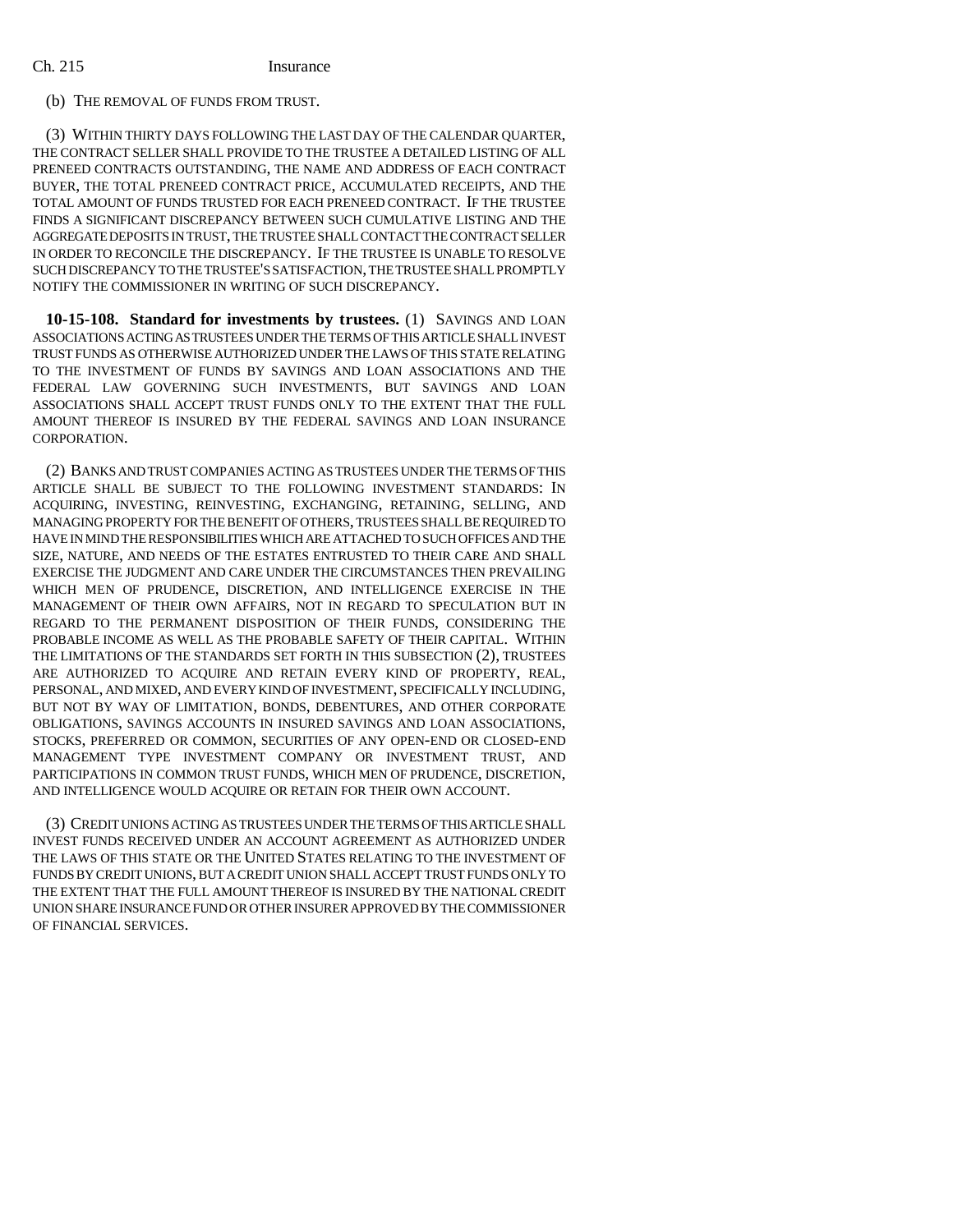**10-15-109. Disbursements - excess trust assets.** AT REASONABLE TIMES, AND UNLESS THE TRUSTEE IS NOTIFIED BY THE COMMISSIONER THAT THE PRENEED SELLER IS IN VIOLATION OF THE PROVISIONS OF THIS ARTICLE OR BY THE CONTRACT SELLER NOT TO DISBURSE TRUST ASSETS, THE TRUSTEE SHALL DISBURSE EXCESS TRUST ASSETS TO THE CONTRACT SELLER IN ACCORDANCE WITH THE TERMS OF THE PRENEED CONTRACT BETWEEN THE CONTRACT BUYER AND THE CONTRACT SELLER. THE TRUSTEE SHALL NOT DISBURSE ANY EXCESS TRUST ASSETS UNTIL SUCH TIME AS THE VALUE OF SUCH TRUST ASSETS EXCEEDS THE TOTAL OF ALL FUNDS PAID BY THE CONTRACT BUYERS UNDER THE PRENEED CONTRACTS. IF MORE THAN ONE TRUST ACCOUNT IS USED BY THE CONTRACT SELLER, THE AGGREGATE OF ALL TRUST ACCOUNTS MUST EXCEED THE TOTAL OF ALL FUNDS PAID BY ALL CONTRACT BUYERS BEFORE ANY DISBURSEMENT BY THE TRUSTEE. IT IS THE OBLIGATION AND RESPONSIBILITY OF THE TRUSTEE TO CONDUCT AT LEAST ANNUAL VALUATIONS OF THE MARKET VALUE OF THE ASSETS HELD IN TRUST, WHICH MAY INCLUDE ACCRUED INTEREST.

**10-15-110. Discharge of preneed contract - disbursements by trustees.** (1) BEFORE DISBURSING ANY TRUST ASSETS TO DISCHARGE A PRENEED CONTRACT, THE TRUSTEE SHALL DETERMINE THAT THE AMOUNT OF ASSETS TO BE RELEASED DOES NOT EXCEED THE FUNDS TRUSTED.

(2) IF A PRENEED CONTRACT IS CANCELLED BY THE CONTRACT BUYER OR THE CONTRACT BUYER'S HEIRS, ASSIGNS, OR DULY AUTHORIZED REPRESENTATIVES, THE TRUSTEE SHALL REQUIRE A COPY OF THE SIGNED CANCELLATION REQUEST BEFORE RELEASING TRUST ASSETS.

(3) IF A PRENEED CONTRACT IS CANCELLED BY THE CONTRACT SELLER DUE TO A DEFAULT BY THE CONTRACT BUYER, THE TRUSTEE SHALL REQUIRE AN AFFIDAVIT FROM AN OFFICER OR OWNER OF THE CONTRACT SELLER SETTING FORTH SUCH DEFAULT BEFORE RELEASING FUNDS.

(4) IF A PRENEED CONTRACT IS PERFORMED BY THE CONTRACT SELLER, THE TRUSTEE SHALL REQUIRE AN AFFIDAVIT FROM AN OFFICER OR OWNER OF THE CONTRACT SELLER SETTING FORTH SUCH PERFORMANCE BEFORE RELEASING FUNDS.

**10-15-111. Insurance-funded preneed contracts.** (1) IF A CONTRACT SELLER ENTERS INTO A PRENEED CONTRACT IN WHICH THE CONSIDERATION IS THE ASSIGNMENT OF LIFE INSURANCE BENEFITS, SUCH PRENEED CONTRACT SHALL STATE THAT ALL OR PART OF SUCH ASSIGNED FUNDS SHALL BE PAID TO THE CONTRACT SELLER TO PAY FOR THE SERVICES OR MERCHANDISE, OR BOTH, INCLUDED IN THE PRENEED CONTRACT.THE PRENEED CONTRACT AND THE ASSIGNMENT SHALL IDENTIFY THE POLICY BEING ASSIGNED INCLUDING THE NAME OF THE ISSUING COMPANY. THE INITIAL BENEFIT ASSIGNED SHALL NOT EXCEED THE PRENEED CONTRACT PRICE WHEN THE ASSIGNMENT IS EXECUTED. THE PURCHASER OF ANY INSURANCE POLICY TO BE ASSIGNED UNDER A PRENEED CONTRACT MUST HAVE AN INSURABLE INTEREST IN THE LIFE OF THE PRENEED CONTRACT BENEFICIARY.

(2) IF THE VALUE OF THE ASSIGNMENT EXCEEDS THE PRICE OF THE PRENEED CONTRACT SERVICES OR MERCHANDISE, OR BOTH, AT THE TIME OF THE DEATH OF THE PRENEED CONTRACT BENEFICIARY, BASED ON THE GENERAL PROVIDER'S GENERAL PRICE LIST IN FORCE IN ACCORDANCE WITH THE REGULATIONS OF THE FEDERAL TRADE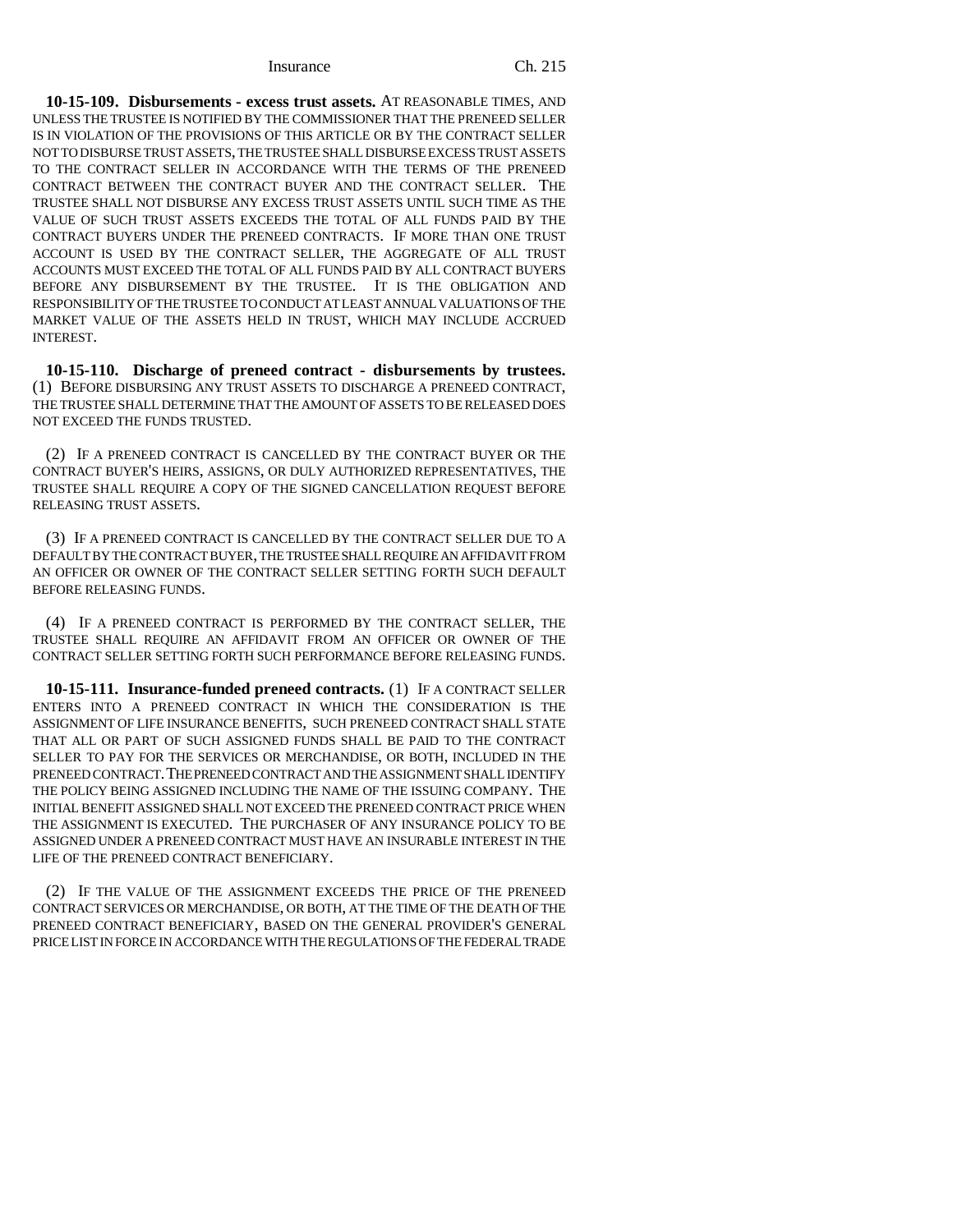COMMISSION, THE EXCESS AMOUNTS SHALL BE PAID TO THE BENEFICIARY UNDER THE POLICY OR, IF NONE, TO THE ESTATE OF THE PRENEED CONTRACT BENEFICIARY.

**10-15-112. Rules.** THE COMMISSIONER MAY, AFTER NOTICE AND HEARING AS PROVIDED IN ARTICLE 4 OF TITLE 24, C.R.S., PROMULGATE SUCH RULES AS MAY BE REASONABLY NECESSARY FOR THE EFFECTIVE ADMINISTRATION OF AND NOT INCONSISTENT WITH THE PROVISIONS OF THIS ARTICLE.

**10-15-113. Applicability of administrative procedure act.** ALL PROCEDURES FOR THE ISSUANCE, SUSPENSION, OR REVOCATION OF LICENSES SHALL BE PURSUANT TO SECTIONS 24-4-104 TO 24-4-107,C.R.S., EXCEPT WHERE INCONSISTENT WITH THE PROVISIONS OF THIS ARTICLE. ANY FINAL ACTION WITH RESPECT TO THE ISSUANCE, SUSPENSION, OR REVOCATION OF LICENSES SHALL BE SUBJECT TO JUDICIAL REVIEW BY THE COURT OF APPEALS PURSUANT TO SECTION 24-4-106 (11), C.R.S.

**10-15-114. Investigations - actions against licensees.** (1) THE COMMISSIONER MAY IMPOSE AN ADMINISTRATIVE FINE NOT TO EXCEED ONE THOUSAND DOLLARS FOR EACH SEPARATE OFFENSE; MAY ISSUE A LETTER OF ADMONITION; MAY PLACE A CONTRACT SELLER ON PROBATION UNDER THE COMMISSIONER'S CLOSE SUPERVISION ON SUCH TERMS AND FOR SUCH TIME AS THE COMMISSIONER DEEMS APPROPRIATE; AND MAY REFUSE TO RENEW, MAY REVOKE, OR MAY SUSPEND THE LICENSE OF ANY CONTRACT SELLER IF, AFTER AN INVESTIGATION AND AFTER NOTICE AND A HEARING PURSUANT TO THE PROVISION OF SECTION 24-4-104, C.R.S., THE COMMISSIONER DETERMINES THAT THE CONTRACT SELLER HAS:

(a) FAILED TO COMPLY WITH OR HAS VIOLATED ANY PROVISION OF THIS ARTICLE OR ANY REGULATION OR ORDER LAWFULLY MADE PURSUANT TO AND WITHIN THE AUTHORITY OF THIS ARTICLE; OR

(b) USED FALSE OR MISLEADING ADVERTISING OR MADE ANY FALSE OR MISLEADING STATEMENT OR CONCEALMENT IN THE CONTRACT SELLER'S APPLICATION FOR LICENSURE; OR

(c) EMPLOYED ANY DEVICE, SCHEME, OR ARTIFICE WHICH RESULTS IN DEFRAUDING A CONTRACT BUYER; OR

(d) DISPOSED OF, CONCEALED, DIVERTED, CONVERTED, OR OTHERWISE FAILED TO ACCOUNT FOR ANY FUNDS OR ASSETS OF ANY CONTRACT BUYER WHICH ARE SUBJECT TO REGULATION PURSUANT TO THIS ARTICLE; OR

(e) COMMITTED ANY ACT THAT CONSTITUTES A VIOLATION OF THE "COLORADO CONSUMER PROTECTION ACT", ARTICLE 1 OF TITLE 6, C.R.S.; OR

(f) BEEN CONVICTED OF, OR ANY OFFICER, DIRECTOR, OR CONTROLLING SHAREHOLDER HAS BEEN CONVICTED OF, A CRIME INVOLVING FRAUD OR MISAPPROPRIATION OR MISUSE OF FUNDS; OR

(g) FAILED TO PROVIDE APPROPRIATE RECORDS REQUESTED BY THE COMMISSIONER AS PART OF AN INVESTIGATION OF A COMPLAINT FILED WITH THE COMMISSIONER.

**10-15-115. Injunctions - cease and desist orders.** (1) WHENEVER THE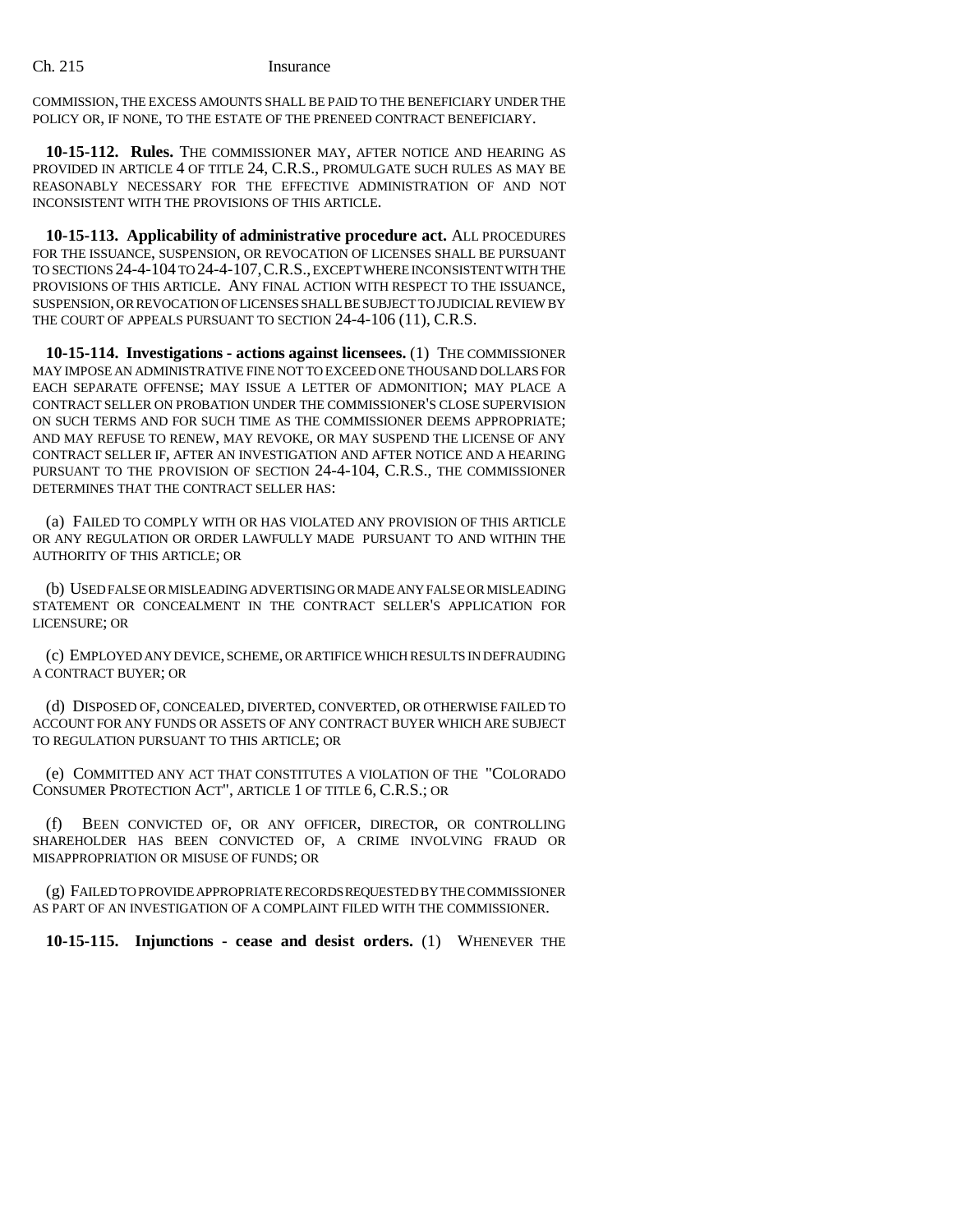COMMISSIONER HAS REASONABLE CAUSE TO BELIEVE THAT ANY PERSON IS VIOLATING ANY PROVISION OF THIS ARTICLE OR ANY RULE OR ORDER PROMULGATED PURSUANT TO THIS ARTICLE, THE COMMISSIONER MAY:

(a) IN THE NAME OF THE PEOPLE OF THE STATE OF COLORADO, THROUGH THE ATTORNEY GENERAL, APPLY FOR AN INJUNCTION IN ANY COURT OF COMPETENT JURISDICTION TO PERPETUALLY ENJOIN SUCH PERSON FROM COMMITTING ANY ACT PROHIBITED BY THIS ARTICLE; OR

(b) AFTER NOTICE AND HEARING PURSUANT TO SECTIONS 24-4-104 AND 24-4-105, C.R.S., ISSUE AN ORDER TO CEASE AND DESIST THE ACT OR ACTS VIOLATING ANY PROVISION OF THIS ARTICLE. A COPY OF THE CEASE AND DESIST ORDER SHALL BE FURNISHED TO EACH PARTY.

**10-15-116. Surrender of license.** ANY CONTRACT SELLER MAY SURRENDER SUCH CONTRACT SELLER'S LICENSE BY DELIVERING IT TO THE COMMISSIONER WITH WRITTEN NOTICE OF ITS SURRENDER, BUT SUCH SURRENDER SHALL NOT AFFECT THE CONTRACT SELLER'S CIVIL OR CRIMINAL LIABILITY FOR ACTS COMMITTED PRIOR THERETO.

**10-15-117. Reinstatement of license.** THE COMMISSIONER MAY REINSTATE A SUSPENDED LICENSE OR ISSUE A NEW LICENSE TO A PERSON WHOSE LICENSE HAS BEEN REVOKED, IF NO FACT OR CONDITION THEN EXISTS WHICH CLEARLY WOULD HAVE JUSTIFIED THE COMMISSIONER IN REFUSING ORIGINALLY TO ISSUE SUCH LICENSE AND THE VIOLATIONS OF THIS ARTICLE WHICH PRECEDED THE SUSPENSION OR REVOCATION OF THE LICENSE HAVE BEEN CORRECTED.

**10-15-118. Violation.** (1) ANY PERSON WHO VIOLATES ANY PROVISION OF THIS ARTICLE COMMITS A CLASS 3 MISDEMEANOR AND SHALL BE PUNISHED AS PROVIDED IN SECTION 18-1-106, C.R.S. ANY PERSON WHO VIOLATES THE TRUST FUND PROVISIONS OF THIS ARTICLE OR ANY OTHER MISAPPROPRIATION OF FUNDS COMMITS THEFT PURSUANT TO SECTION 18-4-401, C.R.S.

(2) THE COMMISSIONER MAY APPLY TO A COURT OF COMPETENT JURISDICTION FOR THE APPOINTMENT OF A RECEIVER IF THE COMMISSIONER DETERMINES THAT SUCH APPOINTMENT IS NECESSARY TO PROTECT THE INTERESTS OF THE CONTRACT BUYERS.

**10-15-119. Immunity from prosecution.** (1) IF ANY PERSON ASKS TO BE EXCUSED FROM ATTENDING AND TESTIFYING OR FROM PRODUCING ANY BOOKS, PAPERS, RECORDS, CORRESPONDENCE, OR OTHER DOCUMENTS AT ANY HEARING ON THE GROUND THAT THE TESTIMONY OR EVIDENCE REQUIRED OF THE PERSON MAY TEND TO INCRIMINATE THE PERSON OR SUBJECT THE PERSON TO A PENALTY OR FORFEITURE, AND, NOTWITHSTANDING SUCH REQUEST, THE COMMISSIONER DIRECTS SUCH PERSON TO GIVE SUCH TESTIMONY OR PRODUCE SUCH EVIDENCE, SUCH PERSON SHALL NONETHELESS COMPLY WITH SUCH DIRECTION BUT THE PERSON SHALL NOT THEREAFTER BE PROSECUTED OR SUBJECTED TO ANY PENALTY OR FORFEITURE FOR OR ON ACCOUNT OF ANY TRANSACTION, MATTER, OR THING CONCERNING WHICH THE PERSON TESTIFIES OR PRODUCES EVIDENCE PURSUANT THERETO; AND NO TESTIMONY SO GIVEN OR EVIDENCE SO PRODUCED SHALL BE RECEIVED AGAINST SUCH PERSON UPON ANY CRIMINAL ACTION, INVESTIGATION, OR PROCEEDING. HOWEVER, NO PERSON WHO HAS FILED A WAIVER PURSUANT TO SUBSECTION (3) OF THIS SECTION SHALL BE IMMUNE FROM PROSECUTION ON ACCOUNT OF TESTIMONY GIVEN OR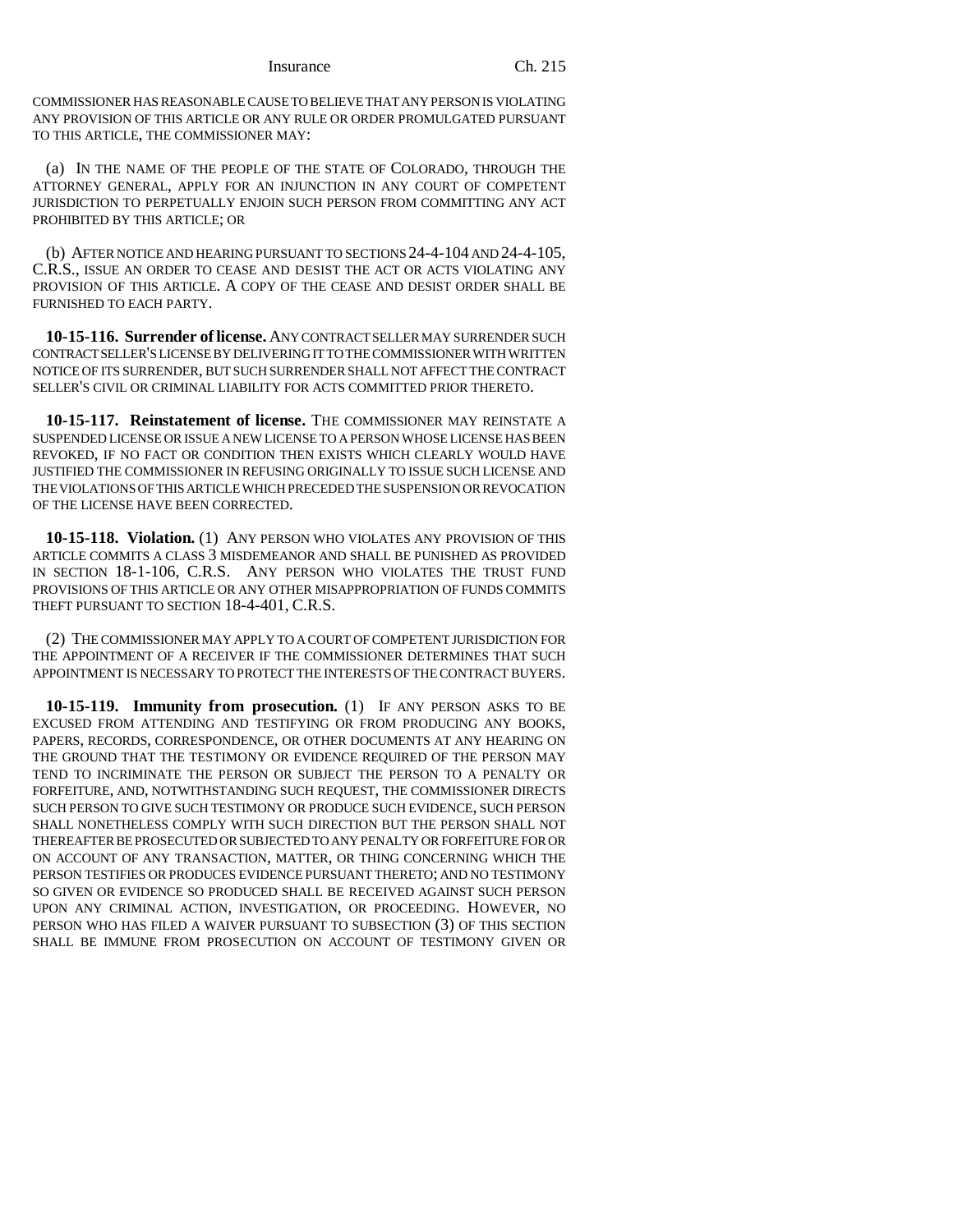# EVIDENCE PRODUCED.

(2) NO PERSON SO TESTIFYING SHALL BE EXEMPT FROM PROSECUTION OR PUNISHMENT FOR ANY PERJURY IN THE FIRST DEGREE COMMITTED BY THE PERSON WHILE SO TESTIFYING, AND THE TESTIMONY OR EVIDENCE SO GIVEN OR PRODUCED SHALL BE ADMISSIBLE AGAINST THE PERSON UPON ANY CRIMINAL ACTION, INVESTIGATION, OR PROCEEDING CONCERNING SUCH PERJURY; NOR SHALL THE PERSON BE EXEMPT FROM THE REFUSAL, REVOCATION, OR SUSPENSION OF ANY LICENSE, PERMISSION, OR AUTHORITY CONFERRED, OR TO BE CONFERRED, PURSUANT TO THE LAWS OF THIS STATE.

(3) ANY PERSON MAY EXECUTE, ACKNOWLEDGE, AND FILE IN THE OFFICE OF THE COMMISSIONER A STATEMENT EXPRESSLY WAIVING HIS OR HER IMMUNITY OR PRIVILEGE WITH RESPECT TO ANY TRANSACTION, MATTER, OR THING SPECIFIED IN SUCH STATEMENT, AND THEREUPON THE TESTIMONY OF SUCH PERSON OR SUCH EVIDENCE IN RELATION TO SUCH TRANSACTION, MATTER, OR THING MAY BE RECEIVED OR PRODUCED BEFORE ANY JUDGE OR JUSTICE, COURT, TRIBUNAL, GRAND JURY, OR OTHER AUTHORITY, AND IF IT IS SO RECEIVED OR PRODUCED, SUCH INDIVIDUAL SHALL NOT BE ENTITLED TO ANY IMMUNITY OR PRIVILEGE ON ACCOUNT OF SUCH TESTIMONY SO GIVEN OR EVIDENCE SO PRODUCED. A WAIVER EXECUTED PURSUANT TO THIS SUBSECTION (3) SHALL BE VALID ONLY IF IT IS:

(a) ENTERED INTO VOLUNTARILY;

(b) EXECUTED BY A PERSON WITH THE INTELLECTUAL CAPACITY TO UNDERSTAND THE CONSEQUENCES OF EXECUTING SUCH A WAIVER;

(c) NOT EXECUTED UNDER THREAT, COERCION, OR DURESS; AND

(d) (I) ENTERED INTO KNOWINGLY.

(II) FOR PURPOSES OF THIS PARAGRAPH (d), A WAIVER IS ENTERED INTO KNOWINGLY WHEN THE PERSON EXECUTING SUCH WAIVER HAS BEEN INFORMED OF HIS OR HER RIGHT TO CONFER WITH INDEPENDENT LEGAL COUNSEL.

**10-15-120. Rule against perpetuities inapplicable.** NO TRUST CREATED PURSUANT TO THE PROVISIONS OF THIS ARTICLE, NOR ANY INTEREST THEREIN, SHALL BE DEEMED TO BE INVALID BY ANY EXISTING LAW OR RULE AGAINST PERPETUITIES OR ACCUMULATIONS OR SUSPENSION OF THE POWER OF ALIENATION, AND SUCH TRUST AND ANY INTEREST THEREIN MAY CONTINUE FOR SUCH TIME AS MAY BE NECESSARY TO ACCOMPLISH THE PURPOSES FOR WHICH IT MAY BE CREATED.

**10-15-121. Other insurance laws applicable.** IN ADDITION TO THE PROVISIONS OF THIS ARTICLE, THE PROVISIONS OF ARTICLE 1 OF THIS TITLE AND PARTS 9 AND 11 OF ARTICLE 3 OF THIS TITLE, EXCEPT AS THEY ARE INCONSISTENT WITH THE PROVISIONS OR PURPOSES OF THIS ARTICLE, SHALL APPLY TO ANY PERSON REGULATED PURSUANT TO THIS ARTICLE.

**SECTION 2.** 10-7-102 (1), Colorado Revised Statutes, 1994 Repl. Vol., is amended BY THE ADDITION OF A NEW PARAGRAPH to read: